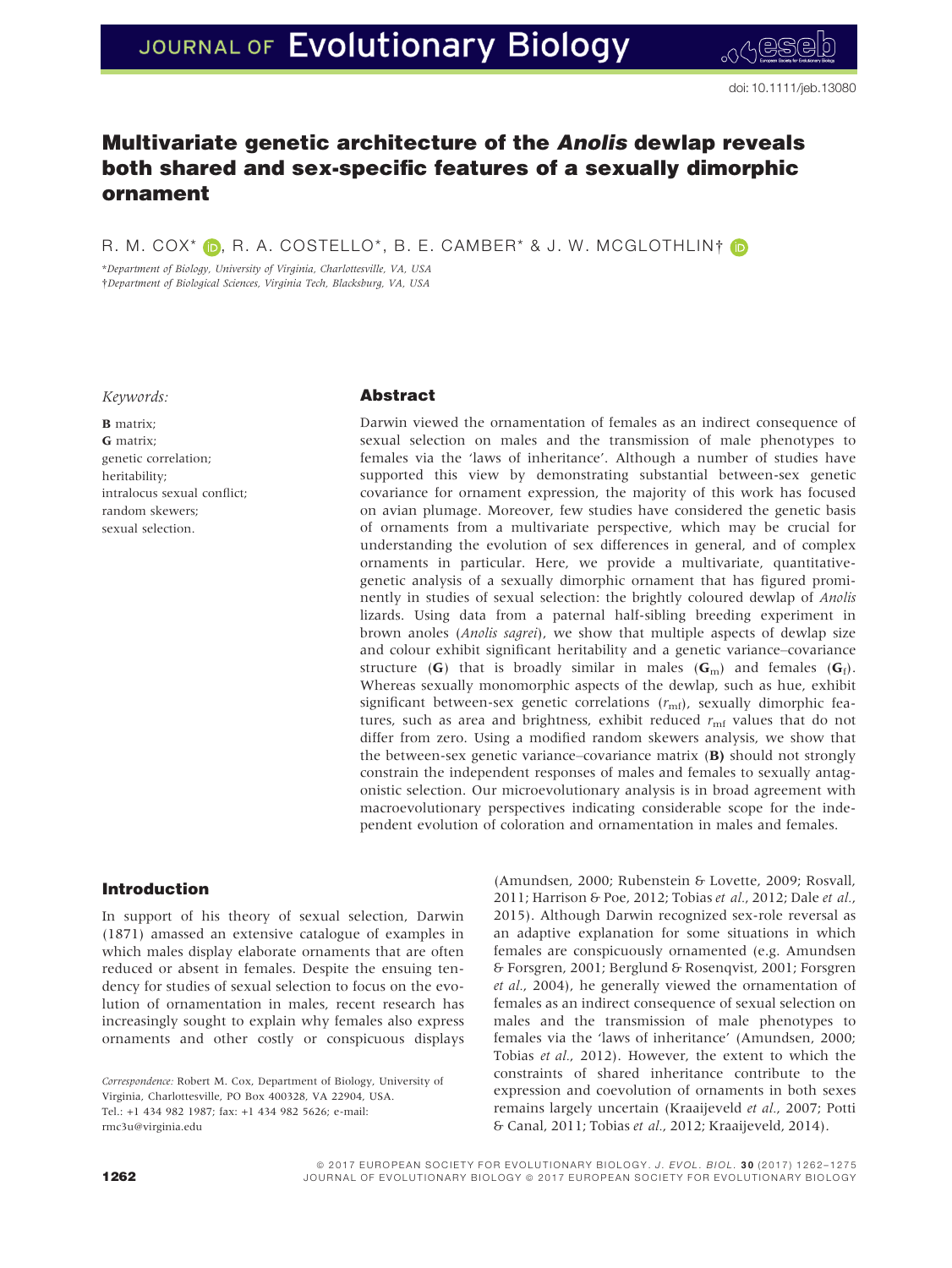From a macroevolutionary perspective, patterns of ornamentation in males and females tend to be positively correlated across species, suggesting some degree of genetic constraint (Ord & Stuart-Fox, 2006; Cardoso & Mota, 2010; Dale et al., 2015). Nonetheless, many comparative analyses also reveal considerable independence in the evolution of ornaments by males and females, suggesting that these genetic constraints can be overcome (Wiens, 1999; Ord & Stuart-Fox, 2006; Harrison & Poe, 2012; Dale et al., 2015). Although illustrative of broad evolutionary patterns, comparative analyses do not quantify the genetic variances and covariances that shape a population's response to selection. Hence, they cannot directly address the extent to which a shared genetic architecture is likely to influence the evolution of males and females over shorter, microevolutionary timescales. Unfortunately, most studies of the genetic architecture underlying ornaments have either focused exclusively on males, as is common for highly dimorphic or sex-limited ornaments (Moller, 1991; David et al., 2000; Brooks & Endler, 2001), or have combined data from males and females without explicitly comparing their respective genetic architectures, as is common for monomorphic or weakly dimorphic traits expressed by both sexes (Evans & Sheldon, 2012, 2015; Hubbard et al., 2015). Only a handful of studies have directly quantified the extent to which males and females share a genetic architecture for ornaments, the majority of which have focused on avian coloration and plumage (Moller, 1993; Price & Burley, 1993; Roulin et al., 2001; McGlothlin et al., 2005; Potti & Canal, 2011). It is therefore difficult to assess the generality with which shared inheritance influences the evolution of sexual ornaments (Kraaijeveld et al., 2007; Kraaijeveld & Reumer, 2008; Tobias et al., 2012).

From a quantitative-genetic perspective, shared inheritance can be operationally defined by the between-sex genetic correlation  $(r_{\text{mf}})$ , which describes the extent to which heritable variation in a given trait is correlated between males and females (Lande, 1980, 1987). Across a variety of traits and taxa, estimates of  $r<sub>mf</sub>$  tend towards high values approaching 1 for sexually monomorphic traits and towards low values approaching 0 for highly dimorphic traits, suggesting that the evolution of sexual dimorphism often proceeds by reducing genetic correlations between the sexes (Poissant et al., 2010). The limited data available for sexual ornaments yield fairly high and significant estimates of between-sex genetic correlations (0.79  $< r<sub>mf</sub> < 0.97$ ) for aspects of plumage and coloration in birds (Price & Burley, 1993; Roulin et al., 2001; McGlothlin et al., 2005; Potti & Canal, 2011), although tail length in barn swallows  $(r_{\rm mf} = 0.54)$ , eyestalk length in stalk-eyed flies  $(r_{\rm mf} = 0.29)$  and levels of various hydrocarbon pheromones in fruit flies  $(-0.15 \le r_{\rm mf} \le 0.85)$  exhibit more substantial reductions in shared inheritance (Moller,

1993; Wilkinson, 1993; Chenoweth & Blows, 2003; Kraaijeveld et al., 2007). This univariate perspective is highly intuitive, but many ornaments are inherently complex and comprised of multiple signals that may be better represented by multivariate approaches (Brooks & Endler, 2001; Blows et al., 2003). Likewise, quantitative-genetic analyses deriving multitrait matrices within each sex (i.e. sex-specific genetic variance–covariance matrices,  $G_m$  and  $G_f$ ) and between sexes (i.e. betweensex genetic variance–covariance matrices, B) often provide greater insight into the complex nature of intersexual genetic constraints than can be gleaned from univariate measures of  $r_{\rm mf}$  alone (Steven et al., 2007; Lewis et al., 2011; Gosden et al., 2012; Wyman et al., 2013). However, few studies have explored sex differences in the quantitative-genetic architecture of sexual ornaments from this multivariate perspective (Gosden et al., 2012; Gosden & Chenoweth, 2014).

We present a multivariate analysis of the quantitative-genetic architecture underlying a sexually dimorphic ornament that has figured prominently in studies of behavioural ecology and sexual selection – the colourful dewlap of Anolis lizards. Most of the approximately 400 species in the genus Anolis communicate visually using a dewlap, an extensible flap of brightly coloured skin located on the throat (Nicholson et al., 2007; Losos, 2009; Harrison & Poe, 2012). In the majority of Anolis species, females possess a dewlap that is similarly coloured but greatly reduced in size (or absent entirely) relative to conspecific males, although females of some species exhibit dewlaps of comparable size (Fitch & Hillis, 1984; Harrison & Poe, 2012) or with dramatically different patterning and coloration relative to conspecific males (Losos, 2009; Harrison & Poe, 2012). Males display their dewlaps in a variety of contexts related to courtship, male–male aggression, species recognition and predator deterrence (Sigmund, 1983; Losos, 1985, 2009; Leal & Rodriguez-Robles, 1997; Nicholson et al., 2007; Vanhooydonck et al., 2009). Less is known about the functional significance of the dewlap in females, although it is used in female–female displays by several species (Orrell & Jenssen, 1998, 2003). Phylogenetic analyses reveal that dewlap size is uncorrelated between males and females across Anolis species (Harrison & Poe, 2012), but the extent to which the sexes of any species share a genetic basis for dewlap size or colouration is unknown.

We addressed this question using a paternal half-sibling breeding experiment on the brown anole (Anolis sagrei), a species in which adult males possess dewlaps roughly an order of magnitude larger than those of females. Dewlap colouration varies from bright red, orange and yellow to dull brown among populations of A. sagrei and is sexually monomorphic in some aspects, but dimorphic in others (Vanhooydonck et al., 2009; Cox et al., 2015). Both sexes display the dewlap in social interactions, but these displays are more frequent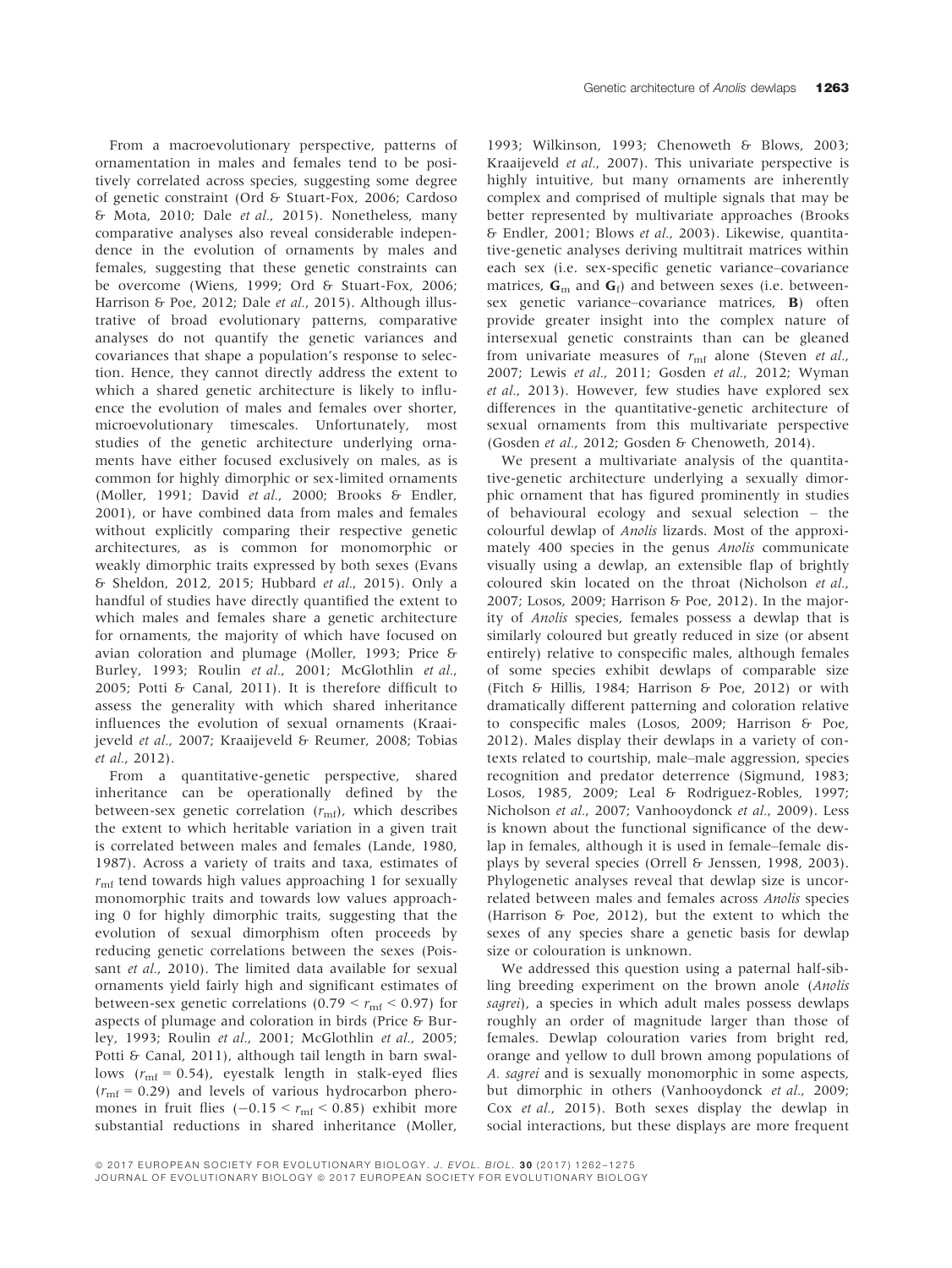and elaborate in males (Partan et al., 2011; Driessens et al., 2014, 2015). Although the size and colour of the dewlap may convey information about sex and individual quality (Driessens et al., 2014, 2015) and predict the outcome of male–male contests (Steffen & Guyer, 2014), no study to date has linked dewlap phenotypes to reproductive success in A. sagrei (Tokarz, 2002; Tokarz et al., 2005). By quantifying genetic variances and covariances between multiple aspects of dewlap size and colour within each sex, we first tested whether and how the genetic architecture of the dewlap in males ( $G<sub>m</sub>$ ) differs from that in females ( $G<sub>f</sub>$ ). Next, we tested the extent to which heritable variation in males is correlated with that in females by estimating between-sex genetic correlations  $(r_{\rm mf})$  for individual dewlap traits and deriving a between-sex genetic variance–covariance matrix  $(B)$  for the dewlap. Finally, we simulated the evolutionary response to both random and sexually antagonistic selection vectors to test the extent to which B is likely to constrain the further independent evolution of the dewlap in A. sagrei males and females.

## Materials and methods

## Breeding design

The brown anole, Anolis (Norops) sagrei (Duméril & Bibron, 1837), is a small, sexually dimorphic and semiarboreal lizard native to Cuba and islands throughout the Bahamas. We collected A. sagrei adults from Great Exuma in the Commonwealth of the Bahamas  $(23°29'N, 75°45'W)$  and imported them to the University of Virginia, where they were housed individually in plastic cages (males:  $40 \times 23 \times 32$  cm; females:  $30 \times 20 \times 20$  cm; Lee's Kritter Keeper, San Marcos, CA) containing a carpet substrate, a potted plant for oviposition, PVC pipe for perching and hiding and a strip of fibreglass screen for basking. We placed each cage beneath two ReptiSun 10.0 UVB bulbs (ZooMed, San Luis Obispo, CA) and maintained constant diurnal temperature (29 °C), relative humidity (65%) and photoperiod (12-h L:12-h D during simulated winter or 13 h L:11-h D during the breeding season). Adult anoles were fed crickets (Gryllus assimilis and Gryllodes sigillatus; Ghann's Cricket Farm, Augusta, GA) dusted weekly with Fluker's Reptile Vitamin and Calcium supplements (Fluker's Cricket Farms, Port Allen, LA). We sprayed cage walls and potted plants twice daily with deionized water for drinking and to maintain a humid microenvironment.

For breeding, we introduced a female into the cage of a male and allowed the pair to mate for 14 days before returning the female to her own cage. To generate paternal half-siblings, we repeated this procedure by introducing a second female into the cage of the same male 7 days after removal of the first female.

Anoles lay single eggs every 7–14 days and produce viable eggs from stored sperm for several months following a single mating (Cox & Calsbeek, 2010), so we recreated each pairing every 4–6 months to prevent sperm limitation. After they had mated, we housed females in isolation and checked the potted plant in each female's cage once per week for freshly laid eggs. We transplanted each new egg to an individual plastic container filled with moist vermiculite (1:1 deionized water to vermiculite by mass) and then incubated these containers at 28 °C, 80% relative humidity and 12-h L:12-h D photoperiod in a Percival Intellus 136VL. New hatchlings were sexed, massed, assigned a toe clip for permanent identification and housed individually in cages identical to those of adult females. We raised hatchlings on pinhead crickets (Acheta domestica, bred from adults from Fluker's Cricket Farms; dusted daily with Fluker's Reptile Vitamin and Calcium) until they reached 3 months of age, at which point we fed them increasingly larger sizes of Gryllodes sigillatus crickets as they grew, dusting the crickets weekly with vitamins and minerals (see Cox et al., 2017 for details).

#### Dewlap phenotypes

We quantified the dewlap phenotypes of 301 male and 334 female progeny of 47 sires (mean size of paternal half-sibling families  $= 13.4$ , range 2-27 progeny) and 86 dams (mean size of maternal full-sibling families = 7.3, range  $1-22$  progeny). Progeny were bred in two successive years (2012, 2013) from the same sire– dam pairs, and because they were consequently measured at different time points (2014, 2015), we included cohort as an effect in most analyses. At the point when dewlap phenotypes were quantified, all progeny had grown to adults between 22 and 32 months of age (mean  $\pm$  SD = 27.1  $\pm$  2.2 months), well after the attainment of sexual maturity (estimated to have occurred between 10–16 months based on body size; Cox & Calsbeek, 2011) and close to the attainment of asymptotic body size (Cox et al., 2017). Due to the range of adult ages at measurement, we included body size (snout–vent length, SVL) as a covariate in most analyses. We quantified dewlap phenotypes using two different methods.

First, we extended the dewlap with forceps over a piece of white graph paper alongside a colour standard (Kodak Gray Scale and Color Control Patches) and took a digital photograph (Canon EOS Rebel T3i with 100 mm macrolens) while standardizing lighting (FE30050- 10 28W fluorescent photography bulbs in reflecting hoods) and distance from the camera lens. We imported digital files to ImageJ (Schneider et al., 2012), set the scale using the dimensions of the grids on the graph paper, circumscribed the dewlap from its anterior and posterior points of contact with the body using the 'Freehand' tool and then calculated the area of the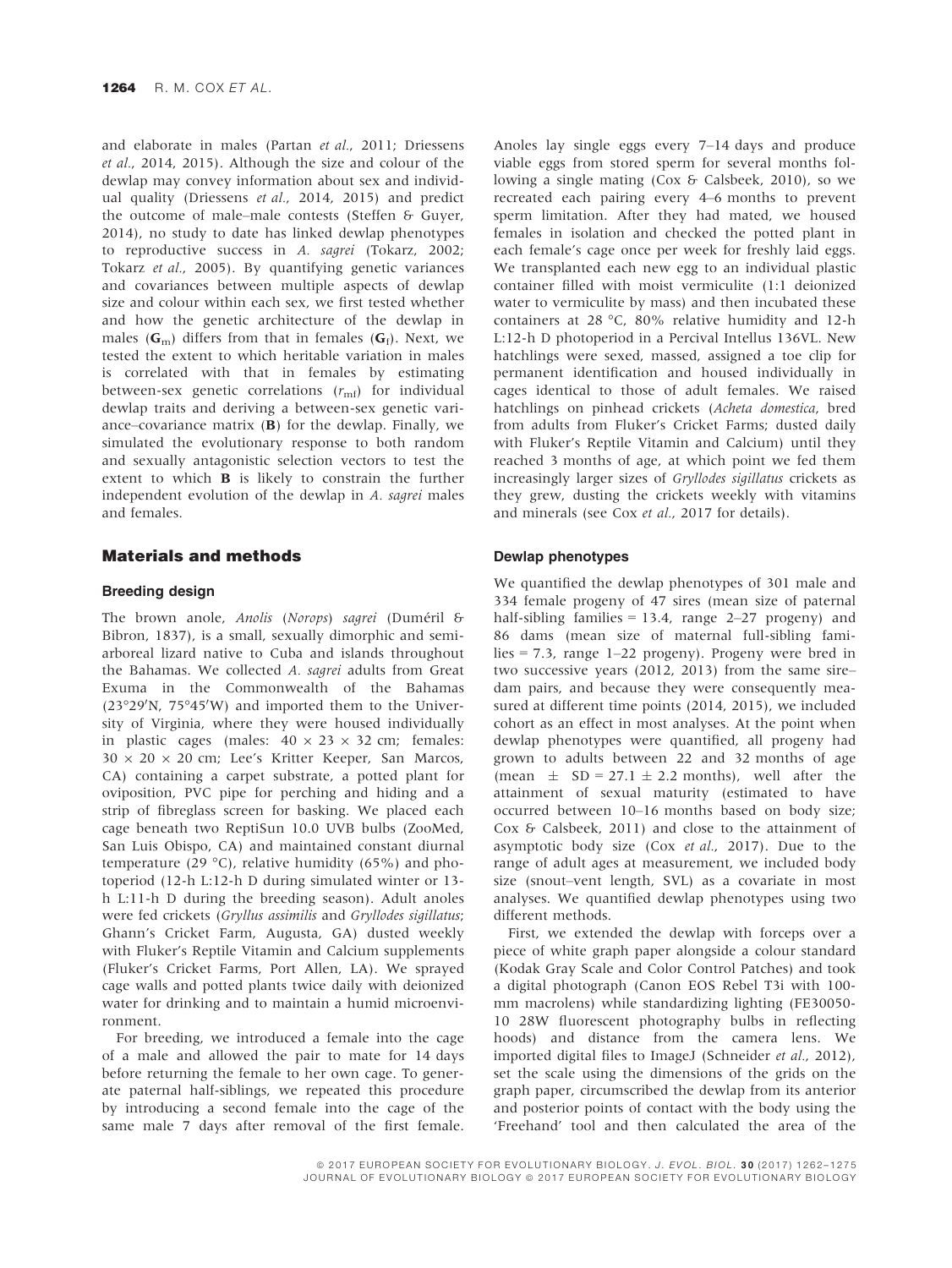dewlap  $(mm<sup>2</sup>)$ . To quantify dewlap colour, we used the 'Oval' tool to sample a circle with a diameter of 2 mm (females) or 5 mm (males) in the centre of the dewlap (as in Fig. 1a; sex differences in sampled diameters are due to sex differences in dewlap size) and then used the 'RGB Measure' plugin tool to calculate the mean red, green and blue values for all pixels within the circumscribed area. We converted RGB values to hue (primary colour reflected, measured on a 360° colour wheel), saturation (purity of the colour,  $0\%$  = grey,  $100\%$  = fully saturated) and brightness (lightness of the colour,  $0\%$  = black,  $100\%$  = white) for analysis. As context for our genetic analyses, we quantified sexual dimorphism in dewlap phenotypes using univariate analyses with each dewlap trait as a dependent variable, sex as a main effect and age or body size (SVL) as



Fig. 1 (a) Mean (solid line)  $\pm$ SD (dashed lines) reflectance spectrum for the centre of the dewlap (indicated by the dashed circle in the inset image) of Anolis sagrei males. (b) Illustration of traits calculated from the reflectance spectrum, including brightness (total area under the curve), red chroma (cross-hatched area divided by total area under the curve) and hue (wavelength of maximal reflectance). [Colour figure can be viewed at wileyonlinelibrary.com]

a covariate. Dewlap area and SVL were ln-transformed prior to analysis.

As a complementary method, we used a spectrometer to characterize the reflectance spectra of dewlaps in males, an approach that provides a more detailed and holistic summary of reflectance across ultraviolet, visible and infrared wavelengths (Evans & Sheldon, 2012, 2015). We could not obtain accurate measures of reflectance spectra for females using this method due to the small size of the dewlap relative to the spectrometer probe. Therefore, we analysed reflectance spectra from males primarily to assess whether we could detect significant and similar genetic variance and covariance using either method (photographs and spectra). We first extended the dewlap with forceps over a flat black background and then placed the probe of the spectrometer (USB 4000 with DH-2000 deuterium and halogen light source, QR600-7-SR-125F fibre, Ocean Optics, Dunedin, FL) on the centre of the dewlap (Fig. 1a), using a custom fitting on the probe to block ambient light. We generated three replicate reflectance spectra between 300 and 700 nm for the dewlap of each male, calibrating the spectrometer to black (velvet cloth) and white standards (USRS-099-010 Certified Reflectance Standard, Labsphere, North Sutton, NH) every five animals or 15 spectra. We generated an average reflectance curve from the three replicates per male and then calculated brightness (total area under the reflectance curve), red chroma (area under the curve between 605 and 700 nm as a proportion of total brightness) and hue (wavelength with maximal reflectance) for each male (Fig. 1b). We selected red chroma because it encompasses the most reflective portion of the spectrum in the dewlap (Fig. 1). Although both of our approaches for quantifying male dewlaps generated measures of 'hue' and 'brightness', these measures are not directly comparable between methods (see descriptions of how each was calculated, above) and may therefore capture different dimensions of phenotypic variation.

## Quantitative genetics

We estimated both phenotypic (P) and genetic (G, including  $G_{m}$ ,  $G_f$  and **B**) variance–covariance matrices for dewlap traits using animal models in ASReml 4.1 (Gilmour et al., 2015). Following Lande (1980), G can be written as the symmetrical matrix

$$
\begin{pmatrix} \mathbf{G}_m & \mathbf{B} \\ \mathbf{B}^T & \mathbf{G}_f \end{pmatrix}
$$

where T indicates matrix transposition. The evolutionary response to selection on each sex depends on the genetic variances and covariances of traits within each sex ( $G<sub>m</sub>$  and  $G<sub>f</sub>$ ) and the genetic variances and covariances of traits between sexes (B). Following exploratory

© 2017 EUROPEAN SOCIETY FOR EVOLUTIONARY BIOLOGY. J. EVOL. BIOL. 30 (2017) 1262-1275 JOURNAL OF EVOLUTIONARY BIOLOGY @ 2017 EUROPEAN SOCIETY FOR EVOLUTIONARY BIOLOGY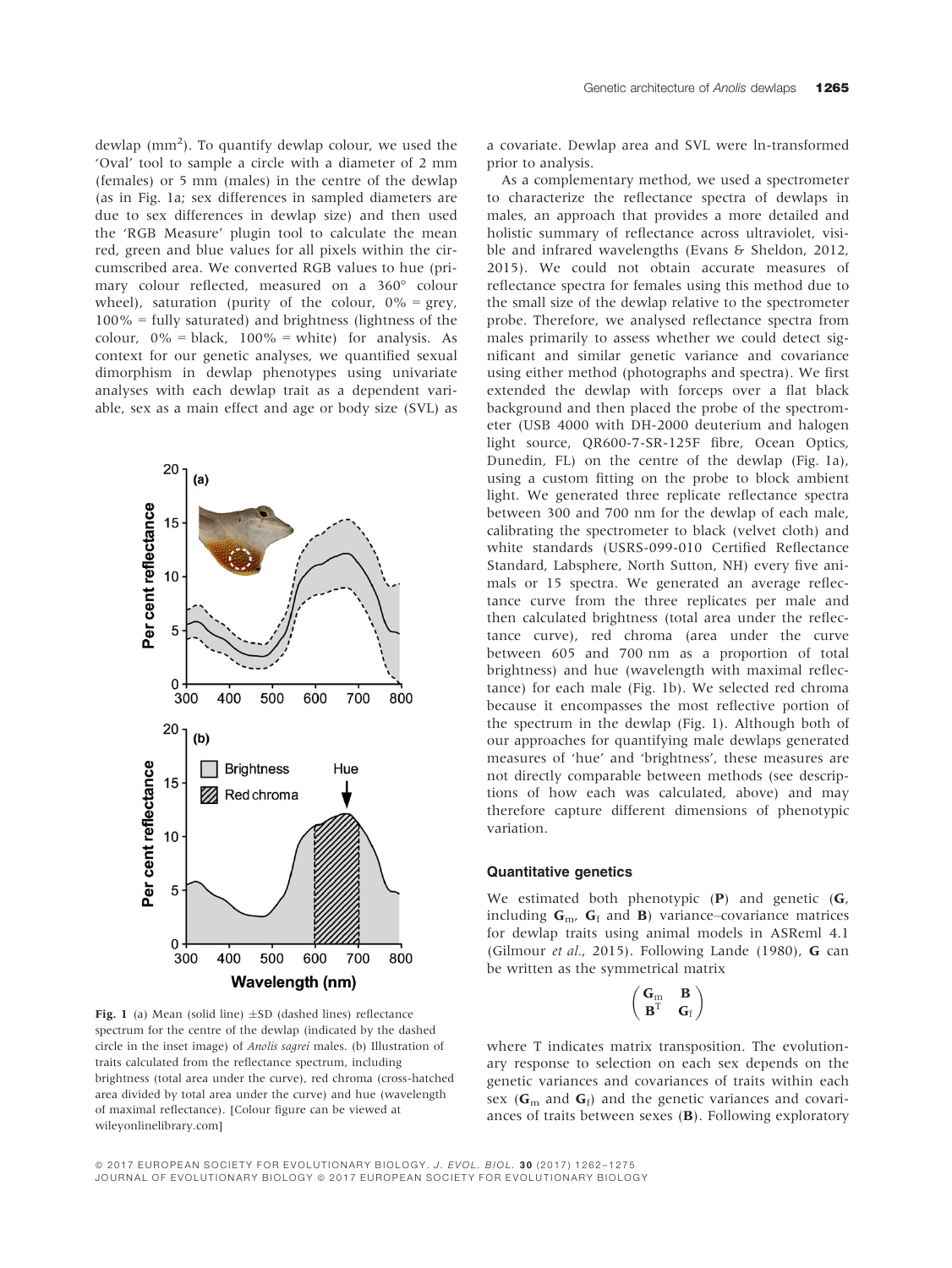univariate analyses, we fit two multivariate models to derive these matrices. The first model included the four traits measured from photographs in each sex: dewlap area (ln-transformed), hue, saturation and brightness. Each trait was modelled separately for each sex, resulting in a total of eight traits in the model. This analysis allowed us to estimate  $G_m$ ,  $G_f$  and **B** for dewlap traits measured from photographs. The second model was fit using only the data from males and included the same four traits as above, as well as total brightness and red chroma from reflectance spectra. Hue as measured from reflectance spectra had zero additive genetic variance in univariate models and was therefore excluded from the multivariate analysis. This second model allowed us to assess whether the two methods for quantifying dewlap colour (reflectance spectra and photographs) captured similar information about genetic variance in males. Our goal in this analysis was not to test for equivalence of particular phenotypes (e.g. hue or brightness) across methods per se, but to broadly assess the extent to which these two methods captured common dimensions of genetic variance and covariance. Both models included snout–vent length (SVL, ln-transformed) as a covariate and cohort (2012 or 2013) as a fixed effect. Heritability estimates ( $h^2$ ) and genetic correlations ( $r_g$ ,  $r<sub>mf</sub>$ ), along with their approximate standard errors, were calculated in ASReml. We conservatively interpreted statistical significance as parameter estimates > 2 SE above zero.

We used two methods to compare  $G<sub>m</sub>$  and  $G<sub>f</sub>$ , which can be conceptualized as a test of the extent to which the genetic architecture of the dewlap (i.e. genetic variances for individual traits and genetic covariances between traits) is similar in each sex. First, we used common principal components analysis to characterize structural similarity of these matrices (Phillips & Arnold, 1999; Steven et al., 2007; Campbell et al., 2011). This method evaluates several nested models for matrix similarity, ranging from unrelated (sharing no common principal components), to sharing one or more principal components (CPC1 to full CPC), to proportional (sharing all CPC but differing in total genetic variance) and equal (sharing all CPC and total genetic variance). We chose the best-fitting model using the Flury hierarchy and an information theoretic (AIC) approach (Phillips & Arnold, 1999). Although the Flury hierarchy is straightforward, it has been criticized for its reliance on orthogonal vectors and its disconnect with evolutionary theory (Steppan et al., 2002; Aguirre et al., 2014). Therefore, we also compared  $G<sub>m</sub>$  and  $G<sub>f</sub>$  using the random skewers method (Cheverud, 1996; Cheverud & Marroig, 2007; Roff et al., 2012), which uses the multivariate breeder's equation (eqn. 1 from Lande, 1979) to estimate the predicted evolutionary response of each matrix to a set of random selection vectors. The correlation in predicted response vectors between  $G<sub>m</sub>$ and  $G_f$  (null hypothesis = no correlation) reflects their

similarity in a way that is potentially relevant to evolutionary change, although with the caveat that we did not include elements of between-sex genetic covariance (B) in this analysis. Hence, this analysis is useful as a heuristic for assessing the congruence of within-sex genetic architectures, which are important components of the response to selection in each sex, but not for projecting sex-specific evolution, which also depends upon patterns of between-sex genetic covariance. We implemented this analysis in Skewers (Revell, 2007) by applying 10 000 random skewers to each within-sex matrix.

To assess the potential for genetic correlations between the sexes to constrain sex-specific evolution, we used a modification of the random skewers approach in which we compared the predicted response to selection using our empirically derived B matrix to the responses predicted using two artificially constructed matrices. In the first artificial matrix  $(B_0)$ , we simulated a hypothetical scenario in which the sexes were free to evolve independently by setting all elements of  $\mathbf{B}_0$  to zero (Lewis et al., 2011). In the second  $(\mathbf{B}_1)$ , we simulated a hypothetical scenario in which the sexes were completely constrained from evolving independently  $(r_{\rm mf} = 1)$  by setting the diagonal elements of  $\mathbf{B}_1$  to the geometric mean of the two sex-specific genetic variances and the off-diagonal elements of  $B_1$  to be proportional to those of  $G_m$  and  $G_f$ . Because elements in  $\mathbf{G}_m$  differed from those in  $\mathbf{G}_f$ , the latter was accomplished by multiplying the average within-sex genetic correlation for each trait by the geometric mean of the appropriate genetic variances, making the crosstrait between-sex covariances in  $B_1$  as similar as possible to their within-sex counterparts in  $G<sub>m</sub>$  and  $G<sub>f</sub>$ . All three resulting G matrices included our empirical estimates of  $G<sub>m</sub>$  and  $G<sub>f</sub>$  and differed only in whether they contained our empirical estimates of between-sex covariance (B), or hypothetical values representing no between-sex covariance  $(B_0)$  or perfect between-sex covariance  $(\mathbf{B}_1)$ . We compared these three matrices using two different random skewers analyses. First, we chose skewers from a random uniform distribution in all possible directions, as usual. Second, we constrained the skewers to contain only sexually antagonistic elements favouring increased sexual dimorphism for each trait. That is, when the male phenotypic mean was larger than the female mean, only positive selection gradients were allowed for males and negative selection gradients were allowed for females. The P-values for each comparison indicate whether the two matrices produce similar evolutionary responses (null hypotheses = no correlation), although our primary goal in these comparisons was not to test for similarity per se, but to compare the magnitudes of the matrix correlations (r) from each analysis to determine whether the predicted response to selection using our empirically estimated B was more similar to a situation in which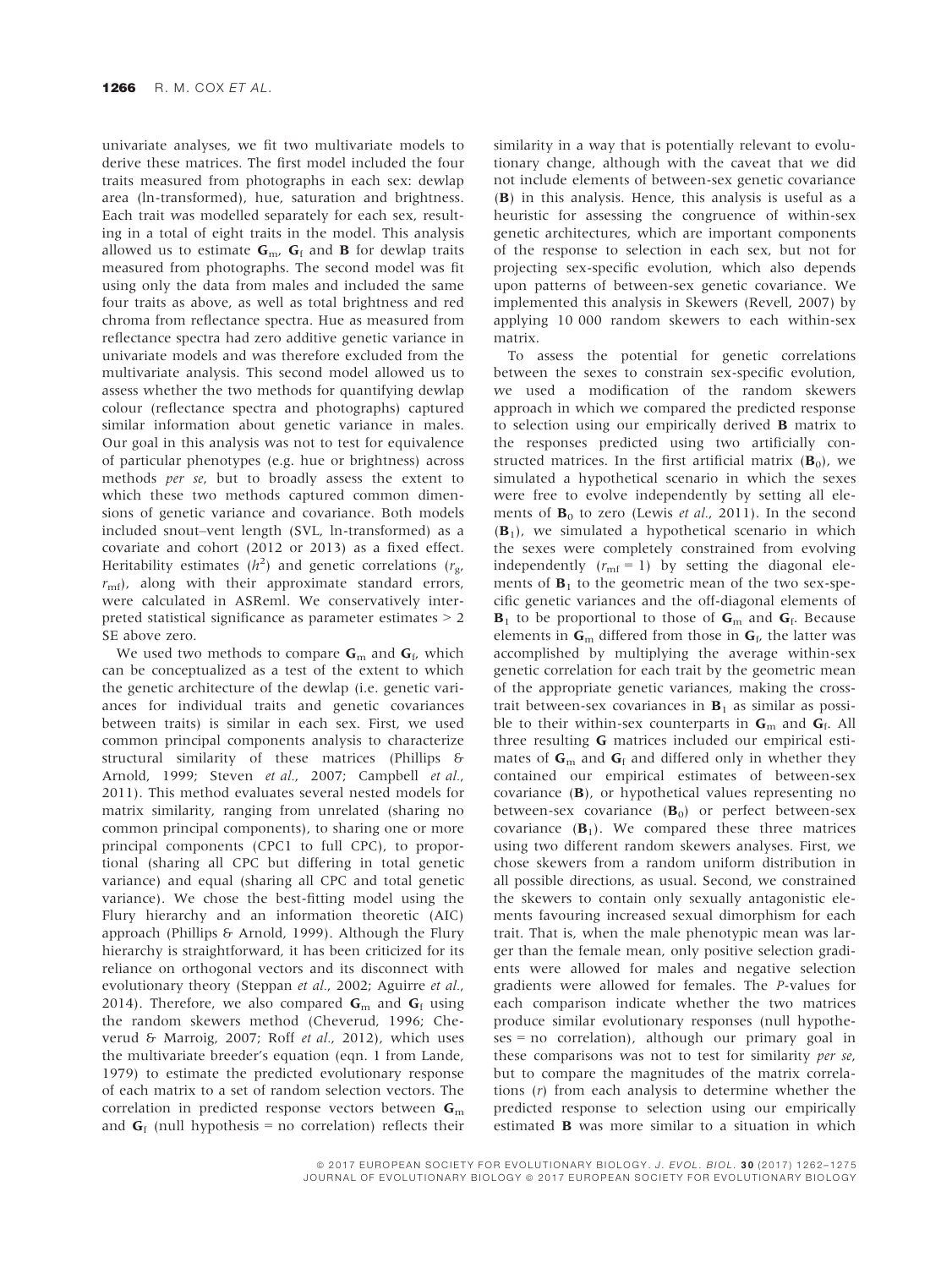the sexes were completely genetically constrained  $(B_1)$ or completely unconstrained  $(B_0)$ . By conducting this analysis using both random and sexually antagonistic selection vectors, we further tested whether the extent of the constraint inferred from our estimated B was dependent on the type of selection.

## **Results**

#### Reflectance spectra for male dewlaps

Spectra for male dewlaps exhibited a pronounced peak in reflectance from 550 to 750 nm, with maximal reflectance centred between 605 and 700 nm, the range that we used to quantify red chroma (Fig. 1). Brightness measured from reflectance spectra was phenotypically correlated with hue and brightness measured from photographs, but was neither heritable nor genetically correlated with other dewlap traits (Table 1). Red chroma measured from reflectance spectra was strongly phenotypically correlated with hue, saturation and brightness measured from photographs (Table 1). Red chroma also exhibited significant heritability  $(h^2 = 0.53)$  and was strongly genetically correlated with both hue and saturation measured from photographs (Table 1), suggesting that each of our methods for quantifying phenotypes captured similar properties of the genetic architecture of male dewlaps.

#### Sexual dimorphism in dewlap phenotypes

With the exception of dewlap area and brightness, most dewlap traits were phenotypically correlated with one another  $(0.13 \le r \le 0.63)$ . Overall patterns of phenotypic correlation were broadly similar in each sex, although dewlap hue and brightness were only correlated in females, and dewlap saturation and brightness were strongly positively correlated in males, but negatively correlated in females (Table 2). Dewlap area increased with body size (SVL, both variables ln-transformed) in both sexes (ln SVL:  $F_{1,623} = 20.05$ ;  $P < 0.0001$ ; sex  $\times$  ln SVL:  $F_{1,623} = 1.83$ ;  $P = 0.18$ ). Dewlap brightness increased with body size in females, but decreased with body size in males (ln SVL:  $F_{1,623} = 1.10$ ;  $P = 0.30$ ; sex  $\times$  ln SVL:  $F_{1,623} = 12.3$ ;  $P = 0.0005$ ). Dewlap hue and saturation were unrelated to body size in either sex. We found extreme sexual dimorphism in dewlap area (10-fold larger in males in absolute size; eight-fold larger for a given SVL; sex:  $F_{1,624} = 1326$ ;  $P < 0.0001$ ), pronounced sexual dimorphism in dewlap brightness (two-fold brighter in females; sex:  $F_{1,624} = 169.63$ ;  $P < 0.0001$ ), modest sexual dimorphism in dewlap saturation (9% more saturated in males; sex:  $F_{1,624} = 23.27$ ;  $P < 0.0001$ ) and no sexual dimorphism in dewlap hue (sex:  $F_{1,624} = 0.19$ ;  $P = 0.66$ ).

variances for each trait (diagonal) and covariances between traits (off-diagonal). Values in C are correlations between traits. Values in D are heritabilities for each trait (diagonal) and<br>genetic correlations between trai are heritabilities for each trait (diagonal) and variances for each trait (diagonal) and covariances between traits (off-diagonal). Values in C are correlations between traits. Values in D are heritabilities for each trait (diagonal) and genetic correlations between traits (off-diagonal). Parameters were estimated in ASReml from models including body size (lnSVL) and cohort (2012, 2013) as effects. Standard errors Table 1 Phenotypic and genetic covariance (left) and correlation (right) matrices for dewlap traits measured from photographs (P) or reflectance spectra (S). Values in A-B are Table 1 Phenotypic and genetic covariance (left) and correlation (right) matrices for dewlap traits measured from photographs (P) or reflectance spectra (S). Values in A-B are are given in parentheses beside each estimate. Statistically significant estimates are indicated in bold and estimates with borderline significance are indicated in italics.

| A) Phenotypic variance-covariance matrix (P)<br>B) Genetic variance-covariance matrix (G)<br>$-0.111(0.013)$<br>73.08 (32.88)<br>$-0.342$ (1.910)<br>$-12.73(1.82)$<br>15.73 (1.47)<br>14.17 (2.24)<br>0.0009 (0.001)<br>0.0438 (0.004)<br>0.118(0.054)<br>0.210 (0.086)<br>0.014 (0.006)<br>$-0.114(0.083)$<br>0.0581 (0.096)<br>1.90 (1.60)<br>Chroma <sub>s</sub><br>Bright <sub>s</sub><br>Bright <sub>P</sub><br>Area <sub>P</sub><br>Area <sub>P</sub><br>Hue <sub>P</sub><br>e ən<br>Sat <sub>P</sub> | 43.71 (3.77)<br>30.57(3.51) | Bright <sub>P</sub> | Bright <sub>s</sub> | Chroma <sub>s</sub>               | Area <sub>P</sub>                 | Hue <sub>P</sub>                            | Sat <sub>P</sub> | Bright <sub>P</sub> | Bright <sub>s</sub>          | Chroma <sub>s</sub> |
|--------------------------------------------------------------------------------------------------------------------------------------------------------------------------------------------------------------------------------------------------------------------------------------------------------------------------------------------------------------------------------------------------------------------------------------------------------------------------------------------------------------|-----------------------------|---------------------|---------------------|-----------------------------------|-----------------------------------|---------------------------------------------|------------------|---------------------|------------------------------|---------------------|
|                                                                                                                                                                                                                                                                                                                                                                                                                                                                                                              |                             |                     |                     |                                   | (C) Phenotypic correlation matrix |                                             |                  |                     |                              |                     |
|                                                                                                                                                                                                                                                                                                                                                                                                                                                                                                              |                             |                     |                     |                                   |                                   |                                             |                  |                     |                              |                     |
|                                                                                                                                                                                                                                                                                                                                                                                                                                                                                                              |                             |                     |                     |                                   | $-0.142(0.063)$                   |                                             |                  |                     |                              |                     |
|                                                                                                                                                                                                                                                                                                                                                                                                                                                                                                              |                             |                     |                     |                                   | 0.152 (0.060)                     | $-0.486(0.048)$                             |                  |                     |                              |                     |
|                                                                                                                                                                                                                                                                                                                                                                                                                                                                                                              |                             | 54.90 (4.79)        |                     |                                   | 0.037 (0.062)                     | $-0.012(0.065)$                             | 0.624 (0.038)    |                     |                              |                     |
|                                                                                                                                                                                                                                                                                                                                                                                                                                                                                                              | 40.24 (47.77)               | 157.3 (55.62)       | 18539 (1505)        |                                   | 0.067 (0.055)                     | 0.135 (0.059)                               | 0.045 (0.053)    | 0.156 (0.053)       |                              |                     |
|                                                                                                                                                                                                                                                                                                                                                                                                                                                                                                              | 0.148(0.021)                | 0.0872(0.021)       | $-0.588(0.360)$     | 0.00194 (0.00017)                 | 0.092 (0.063)                     | $-0.633(0.038)$                             | 0.508 (0.046)    | 0.267 (0.059)       | $-0.098(0.059)$              |                     |
|                                                                                                                                                                                                                                                                                                                                                                                                                                                                                                              |                             |                     |                     |                                   |                                   | (D) Heritability/genetic correlation matrix |                  |                     |                              |                     |
|                                                                                                                                                                                                                                                                                                                                                                                                                                                                                                              |                             |                     |                     |                                   | 0.315 (0.127)                     |                                             |                  |                     |                              |                     |
|                                                                                                                                                                                                                                                                                                                                                                                                                                                                                                              |                             |                     |                     |                                   | $-0.257(0.180)$                   | 0.901(0.080)                                |                  |                     |                              |                     |
| $-7.72(2.47)$<br>0.021(0.112)<br>Sat <sub>P</sub>                                                                                                                                                                                                                                                                                                                                                                                                                                                            | 12.40(4.38)                 |                     |                     |                                   | 0.051 (0.272)                     | $-0.582(0.143)$                             | 0.284(0.087)     |                     |                              |                     |
| 0.387 (2.98)<br>$-0.101(0.146)$<br>Bright <sub>P</sub>                                                                                                                                                                                                                                                                                                                                                                                                                                                       | 7.30 (4.40)                 | 19.13 (7.03)        |                     |                                   | $-0.196(0.277)$                   | 0.024(0.177)                                | 0.474 (0.186)    | 0.348 (0.113)       |                              |                     |
| $-1.14(37.96)$<br>3.64 (1.60)<br>Bright <sub>s</sub>                                                                                                                                                                                                                                                                                                                                                                                                                                                         | $-20.62(47.95)$             | 52.62 (55.39)       | 1758 (1515)         |                                   | 0.738 (0.382)                     | $-0.007$ $(0.208)$                          | $-0.140(0.328)$  | 0.287(0.311)        | 0.095 (0.081)                |                     |
| $-0.0993(0.013)$<br>0.0010 (0.001)<br>Chroma <sub>s</sub>                                                                                                                                                                                                                                                                                                                                                                                                                                                    | 0.0951(0.0205)              | 0.0290 (0.215)      |                     | $0.0341(0.426)$ 0.00103 (0.00021) | 0.265 (0.157)                     | $-0.822(0.064)$                             | 0.842(0.118)     | 0.207 (0.146)       | $0.025(0.312)$ 0.531 (0.079) |                     |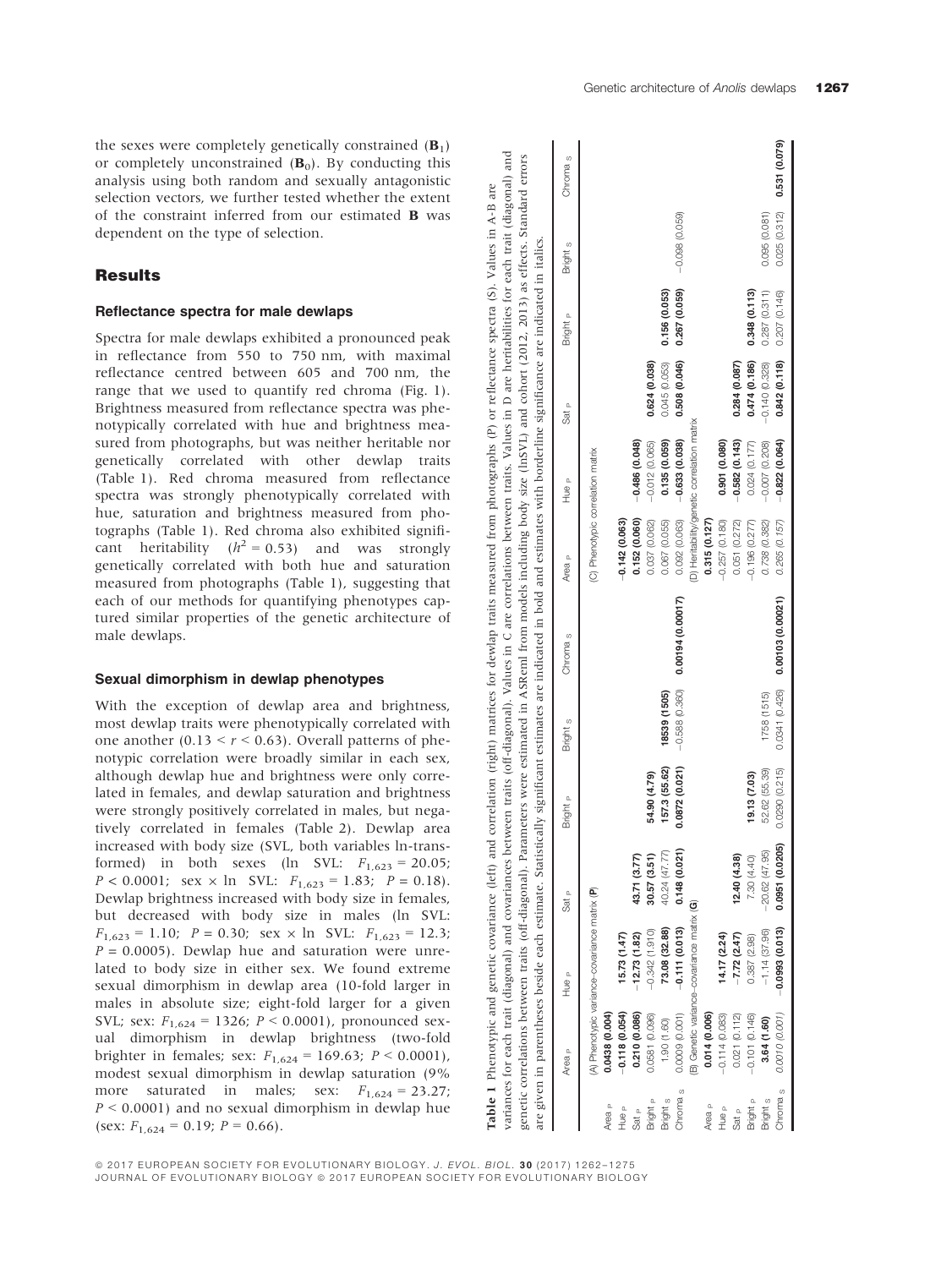## Sex differences in genetic architecture of the dewlap

In both sexes, the area of the dewlap was moderately and significantly heritable ( $h^2 = 0.31 - 0.35$ ) and the hue of the dewlap was strongly and significantly heritable  $(h^2 = 0.67-0.92;$  Table 3). Saturation and brightness were both moderately and significantly heritable in males ( $h^2$  = 0.25–0.36), but were not significantly heritable in females  $(h^2 = 0.14-0.18)$ ; Table 3). In all but one case, genetic correlations between dewlap traits were of the same sign in each sex, although the degree of correlation often differed substantially between males and females (Table 3). For example, whereas dewlap brightness was genetically independent of hue in males (Fig. 2a), these traits were strongly positively correlated in females (Fig. 2b). Conversely, whereas dewlap saturation and hue were strongly negatively correlated in males (Fig. 2c), this same genetic correlation was weak and nonsignificant in females (Fig. 2d). Likewise, dewlap saturation and brightness were positively correlated in males (Fig. 2e), but not in females (Fig. 2f). Consequently, values of heritability and the signs of genetic correlations were broadly congruent between the sexes (Fig. 3a), but the magnitudes of genetic correlations often differed somewhat between the sexes (Fig. 3b).

A similar pattern was evident from common principal components analysis of  $G<sub>m</sub>$  and  $G<sub>f</sub>$  using the Flury hierarchy, which favoured a model in which males and females share one of four possible eigenvectors (Table 4). This common principal component (loading positive for hue and brightness, negative for area and saturation) represents the major axis of genetic variation ( $\mathbf{g}_{\text{max}}$ ) in females (66% of total variance in  $\mathbf{G}_{\text{f}}$ ) and the secondary axis of genetic variation in males (39% of total variance in  $G_m$ ). Perhaps as a consequence of this shared axis of genetic variation, random skewers analysis indicated a high and significant correlation between the average predicted responses to selection acting through  $\mathbf{G}_{\text{m}}$  and  $\mathbf{G}_{\text{f}}$  ( $r = 0.85$ ,  $P = 0.03$ ).

## Between-sex genetic correlations and covariances

The between-sex genetic correlation was strong and highly significant for dewlap hue ( $r_{\text{mf}}$  = 0.70; Fig. 4cd), the trait that displayed the highest heritability in each sex (Table 3). Between-sex genetic correlations were moderate, but not significantly different from zero, for dewlap area ( $r_{\rm mf}$  = 0.41; Fig. 4a-b) and brightness ( $r_{\rm mf}$  = 0.39; Fig. 4e-f), and effectively zero for dewlap saturation (Table 3). Patterns of intersexual genetic covariance and correlation between pairs of traits in **B** were generally weak ( $r < 0.42$ ; Table 3) and nonsignificant, with the exception of a positive genetic correlation between female brightness and male hue  $(r = 0.54)$  and a negative genetic correlation between female hue and male saturation ( $r = -0.48$ ). Using the standard random skewers approach, we found that the average response to random selection vectors using the observed B matrix was significantly correlated with both the average response from a hypothetical matrix in which the sexes were completely genetically independent ( $\mathbf{B}_0$ ;  $r = 0.87$ ;  $P \le 0.001$ ) and with the average response from a hypothetical matrix in which the sexes were completely genetically constrained ( $\mathbf{B}_1$ ;  $r = 0.84$ ;  $P = 0.002$ ). Thus, when we considered random selection vectors in all possible directions, the observed matrix was only slightly more akin to an unconstrained matrix than to a constrained matrix. However, when we considered only sexually antagonistic selection vectors acting in the direction of observed sexual dimorphism (i.e. selection favouring an elaboration of existing sexual dimorphism), the response predicted from the observed B matrix was much more similar to the response predicted from  $\mathbf{B}_0$  ( $r = 0.93$ ;  $P \le 0.001$ ) than to the response predicted from  $B_1$  ( $r = 0.61$ ;

Table 2 Phenotypic covariance (left) and correlation (right) matrices for dewlap traits in males (top) and females (bottom). Values in A-B are phenotypic variances (diagonal) and covariances between traits (off-diagonal). Values in C-D are phenotypic correlations between traits. Parameters were estimated in ASReml from models including body size (lnSVL) and cohort (2012, 2013) as effects. Standard errors are given in parentheses beside each estimate. Statistically significant estimates are indicated in bold.

|                   | Area            | Hue                                                             | Saturation     | <b>Brightness</b> | Area            | Hue                                           | Saturation      |
|-------------------|-----------------|-----------------------------------------------------------------|----------------|-------------------|-----------------|-----------------------------------------------|-----------------|
|                   |                 | (A) Phenotypic variance–covariance matrix for males $(P_m)$     |                |                   |                 | (C) Phenotypic correlation matrix for males   |                 |
| Area              | 0.044(0.004)    |                                                                 |                |                   |                 |                                               |                 |
| Hue               | $-0.112(0.056)$ | 15.90 (1.73)                                                    |                |                   | $-0.134(0.065)$ |                                               |                 |
| Saturation        | 0.207(0.085)    | $-12.76(1.93)$                                                  | 43.51 (3.73)   |                   | 0.150(0.060)    | $-0.485(0.049)$                               |                 |
| <b>Brightness</b> | 0.057(0.096)    | $-0.209(1.991)$                                                 | 30.48 (3.52)   | 55.09 (4.84)      | 0.037(0.062)    | $-0.007(0.067)$                               | 0.623(0.038)    |
|                   |                 | (B) Phenotypic variance–covariance matrix for females ( $P_i$ ) |                |                   |                 | (D) Phenotypic correlation matrix for females |                 |
| Area              | 0.070(0.006)    |                                                                 |                |                   |                 |                                               |                 |
| Hue               | $-0.197(0.069)$ | 17.16 (1.63)                                                    |                |                   | $-0.179(0.061)$ |                                               |                 |
| Saturation        | 0.530(0.098)    | $-12.18(1.65)$                                                  | 37.67 (3.01)   |                   | 0.326(0.051)    | $-0.479(0.048)$                               |                 |
| <b>Brightness</b> | $-0.019(0.138)$ | 14.48 (2.40)                                                    | $-15.86(3.27)$ | 83.64 (6.60)      | $-0.008(0.057)$ | 0.382(0.050)                                  | $-0.283(0.052)$ |

© 2017 EUROPEAN SOCIETY FOR EVOLUTIONARY BIOLOGY. J. EVOL. BIOL. 30 (2017) 1262-1275 JOURNAL OF EVOLUTIONARY BIOLOGY @ 2017 EUROPEAN SOCIETY FOR EVOLUTIONARY BIOLOGY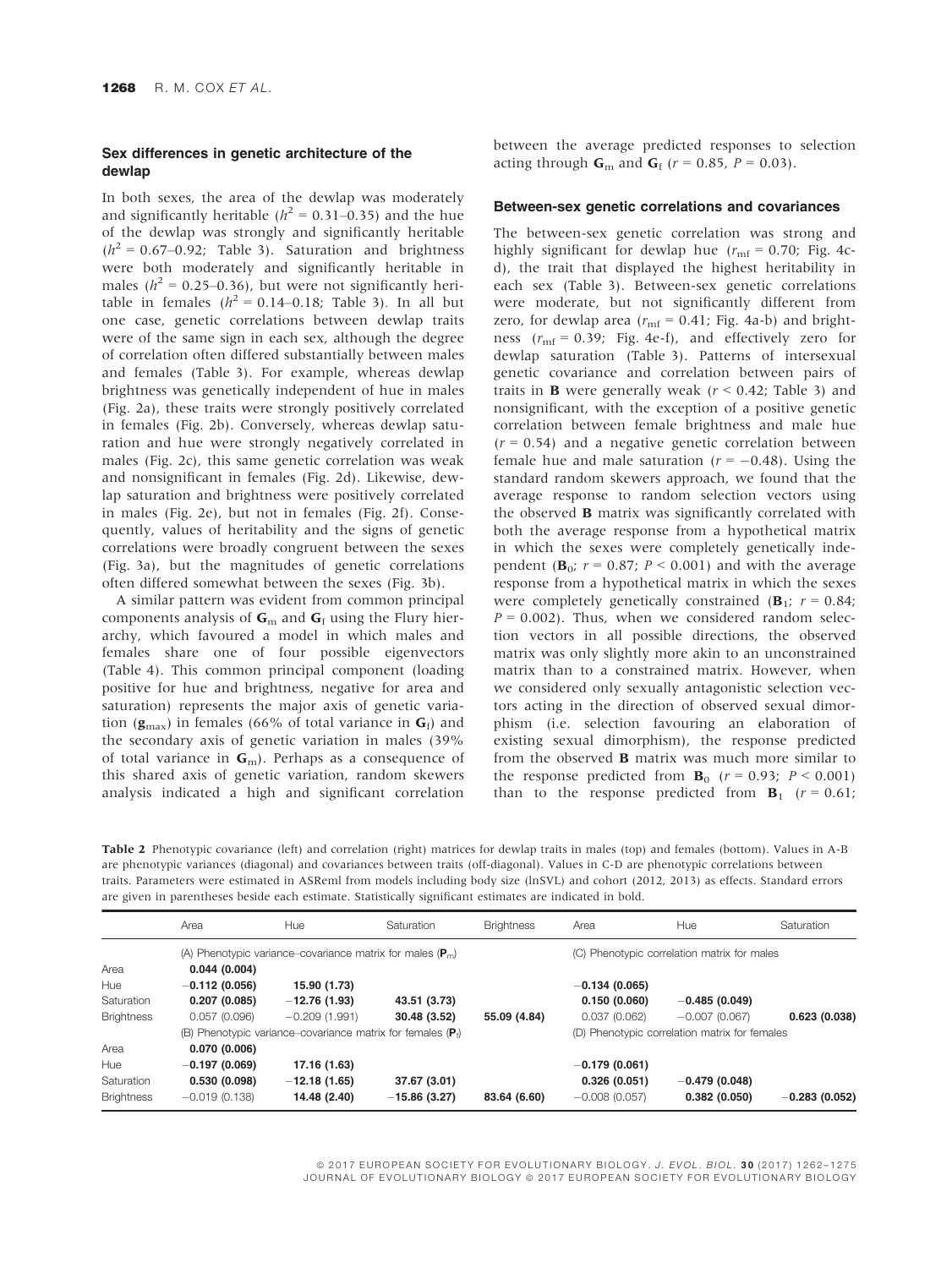Table 3 Within- and between-sex genetic covariance (left) and correlation (right) matrices for dewlap traits. Values in A-B are additive genetic variances for each trait (diagonal) and covariances between traits (off-diagonal). Values in C are between-sex genetic covariances for each trait (diagonal) or pair of traits (off-diagonal). The lower-left quadrant of  $G(B^T)$  is shown. Values in D-E are heritability for each trait (diagonal) and considerations between traits (off-diagonal). Values in trait (diagonal) and genetic correlations between traits (off-diagonal). Values in F are between-sex genetic correlations for each trait (diagonal) or pair of traits (off-diagonal). Parameters were estimated in ASReml from models including body size (lnSVL) and cohort (2012, 2013) as effects. Standard errors are given in parentheses beside each estimate. Statistically significant estimates are indicated in bold and estimates with borderline significance are indicated in italics.

|                   | Area            | Hue                                                       | Saturation                                                 | <b>Brightness</b> | Area            | Hue                                                     | Saturation      | <b>Brightness</b> |
|-------------------|-----------------|-----------------------------------------------------------|------------------------------------------------------------|-------------------|-----------------|---------------------------------------------------------|-----------------|-------------------|
|                   |                 |                                                           | (A) Genetic variance–covariance matrix for males $(Gm)$    |                   |                 | (D) Heritability/genetic correlation matrix for males   |                 |                   |
| Area              | 0.014(0.006)    |                                                           |                                                            |                   | 0.315(0.129)    |                                                         |                 |                   |
| Hue               | $-0.094(0.102)$ | 14.61 (3.32)                                              |                                                            |                   | $-0.210(0.217)$ | 0.919(0.129)                                            |                 |                   |
| Saturation        | $-0.003(0.133)$ | $-7.90(3.42)$                                             | 11.06 (5.45)                                               |                   | $-0.007(0.334)$ | $-0.621(0.161)$                                         | 0.254(0.117)    |                   |
| <b>Brightness</b> | $-0.109(0.151)$ | 0.574(3.59)                                               | 6.70(5.20)                                                 | 19.60 (7.57)      | $-0.210(0.289)$ | 0.034(0.212)                                            | 0.455(0.230)    | 0.356(0.123)      |
|                   |                 |                                                           | (B) Genetic variance–covariance matrix for females $(G_f)$ |                   |                 | (E) Heritability/genetic correlation matrix for females |                 |                   |
| Area              | 0.024(0.009)    |                                                           |                                                            |                   | 0.346(0.117)    |                                                         |                 |                   |
| Hue               | $-0.056(0.117)$ | 11.66 (2.95)                                              |                                                            |                   | $-0.106(0.217)$ | 0.679(0.127)                                            |                 |                   |
| Saturation        | 0.178(0.146)    | $-1.49(2.57)$                                             | 6.51(4.15)                                                 |                   | 0.449(0.292)    | $-0.171(0.269)$                                         | 0.173(0.106)    |                   |
| <b>Brightness</b> | $-0.039(0.194)$ | 8.53(3.83)                                                | 2.61(4.14)                                                 | 11.74 (8.09)      | $-0.072(0.363)$ | 0.729(0.243)                                            | 0.298(0.528)    | 0.140(0.094)      |
| f/m               |                 | (C) Between-sex genetic covariance matrix $(B^{\dagger})$ |                                                            |                   |                 | (F) Between-sex genetic correlation matrix              |                 |                   |
| Area              | 0.008(0.005)    | $-0.021(0.122)$                                           | $-0.177(0.158)$                                            | $-0.164(0.187)$   | 0.414(0.275)    | $-0.035(0.206)$                                         | $-0.342(0.298)$ | $-0.238(0.262)$   |
| Hue               | $-0.023(0.095)$ | 9.14(2.45)                                                | $-5.49(2.94)$                                              | 3.42(3.42)        | $-0.057(0.238)$ | 0.700(0.115)                                            | $-0.484(0.230)$ | 0.226(0.220)      |
| Saturation        | 0.131(0.112)    | $-1.36(2.56)$                                             | $-0.022(2.19)$                                             | $-4.08(3.92)$     | 0.437(0.365)    | $-0.139(0.262)$                                         | $-0.003(0.390)$ | $-0.361(0.336)$   |
| <b>Brightness</b> | 0.009(0.154)    | 7.05(3.85)                                                | $-1.24(4.94)$                                              | 5.85(5.79)        | 0.023(0.408)    | 0.539(0.288)                                            | $-0.108(0.432)$ | 0.386(0.381)      |



Fig. 2 Sex-specific genetic correlations  $(r<sub>g</sub>)$  between dewlap traits, as illustrated by plots of paternal half-sib family means ( $\pm$  SE) of each trait for males (top panels) and females (bottom panels). Symbol sizes correspond to the number of total progeny in each family, as indicated to the right of the panels. Regression lines are for illustrative purposes and do not account for effects of size, age or cohort. Values of  $r<sub>e</sub>$  in each panel were derived from animal models including these effects, as presented in Table 3D-E. Asterisks indicate significant genetic correlations. [Colour figure can be viewed at wileyonlinelibrary.com]

© 2017 EUROPEAN SOCIETY FOR EVOLUTIONARY BIOLOGY. J. EVOL. BIOL. 30 (2017) 1262-1275 JOURNAL OF EVOLUTIONARY BIOLOGY @ 2017 EUROPEAN SOCIETY FOR EVOLUTIONARY BIOLOGY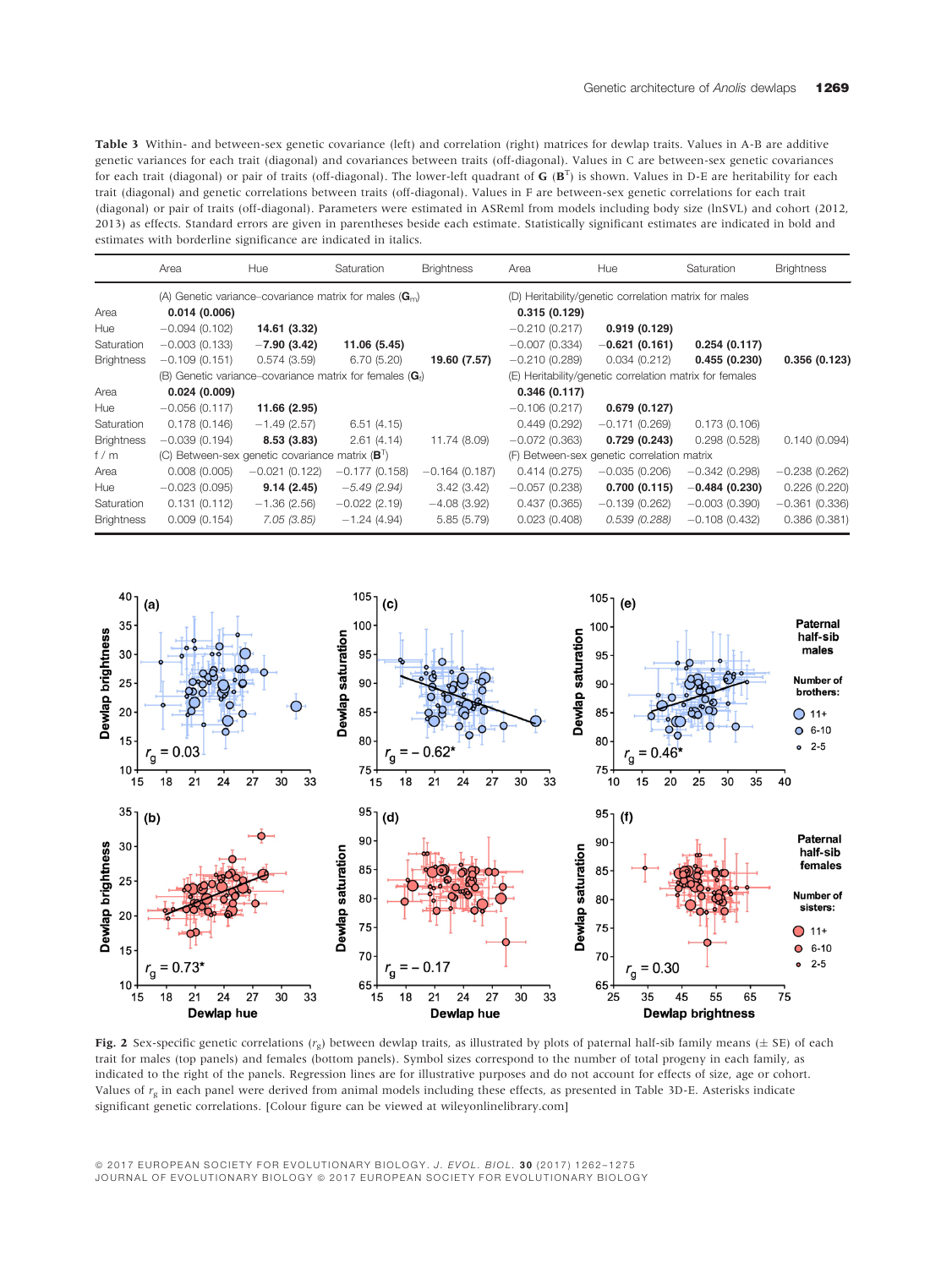

**Fig. 3** (a) Estimates ( $\pm$  SE) of heritability ( $h^2$ ) and genetic correlation ( $r_g$ ) in males as a function of the same estimates in females for developing a property and the same estimates in females for dewlap area, hue, saturation and brightness. The solid diagonal line indicates congruence in genetic architecture between the sexes. Correlations often vary in magnitude between the sexes, but not in direction, as indicated by their restriction to quadrants I and III in grey. (b) Schematic illustrating different patterns of genetic correlation in each sex, with line weight and style corresponding to the magnitude and direction of each correlation, as indicated in the legend. Traits are not connected for absolute values of  $r_g < 0.2$ .

Table 4 Comparison of within-sex genetic covariance matrices  $(G<sub>m</sub>$  and  $G<sub>f</sub>$ ) using the Flury hierarchy. The preferred model, which was chosen by minimizing the value of AIC, is indicated in bold and corresponds to one principal component shared between  $G<sub>m</sub>$  and  $G<sub>f</sub>$ .

| Hierarchy                                                   |                                                               |                                         |                       |                                                |                                           |
|-------------------------------------------------------------|---------------------------------------------------------------|-----------------------------------------|-----------------------|------------------------------------------------|-------------------------------------------|
| Higher                                                      | Lower                                                         | Chi-square                              | d.f.                  | P                                              | AIC <sub></sub>                           |
| Equality<br>Proportionality<br>Full CPC<br>CPC(2)<br>CPC(1) | Proportionality<br>Full CPC<br>CPC(2)<br>CPC (1)<br>Unrelated | 3.79<br>13.44<br>11.71<br>16.19<br>3.89 | 1<br>3<br>1<br>2<br>3 | 0.0516<br>0.0038<br>0.0006<br>0.0003<br>0.2735 | 49.00<br>47.22<br>39.79<br>30.08<br>17.89 |
| Unrelated                                                   |                                                               |                                         |                       |                                                | 20.00                                     |

 $P = 0.04$ ). This implies that our observed **B** should not strongly constrain an evolutionary response to selection for increased sexual dimorphism in the A. sagrei dewlap.

# **Discussion**

We found significant heritability in multiple components of the Anolis dewlap, a sexually dimorphic ornament that has been studied extensively with respect to its behavioural ecology and evolutionary diversification. The two most sexually dimorphic aspects of the dewlap in our analysis were its size (eight-fold larger in males even after accounting for sex differences in body size) and its brightness (two-fold brighter in females). For each of these traits, the between-sex genetic correlation was modest and not statistically different from zero  $(r_{\rm mf} = 0.39{\text -}0.41)$ . By contrast, males and females were nearly identical in dewlap hue, a trait that exhibited a high and significant between-sex genetic correlation  $(r<sub>mf</sub> = 0.70)$ . This negative association between the

degree of phenotypic sexual dimorphism and the magnitude of  $r_{\rm mf}$  agrees with the general pattern across other traits and taxa (Ashman, 2003; Bonduriansky & Rowe, 2005; McDaniel, 2005; Poissant et al., 2010), supporting the idea that the evolution of sexual dimorphism is often accompanied by a reduction in  $r_{\text{mf}}$ (Lande, 1980; Poissant et al., 2010; Delph et al., 2011). The modest values of  $r_{\rm mf}$  (and other elements of **B**) that we observed are broadly consistent with the interpretation that although males and females share some of the genetic architecture for dewlap size and colour, this shared inheritance is unlikely to act as a strong constraint on sex-specific evolution. In this sense, our microevolutionary analyses of quantitative genetics agree with the conclusions of macroevolutionary studies indicating considerable scope for the independent evolution of coloration and ornamentation in males and females of Anolis and other vertebrates (Wiens, 1999; Ord & Stuart-Fox, 2006; Harrison & Poe, 2012; Dale et al., 2015).

Dewlap traits with high levels of additive genetic variance in males tended to exhibit high levels in females (Table 3; Fig. 3), broadly similar to patterns observed in other species (Lande, 1980, 1987; Fairbairn & Roff, 2006). However, the heritability of dewlap traits also tended to differ subtly between males and females (Table 3), similar to other studies reporting sex differences in heritability or additive genetic variance for shared traits (Arnold & Phillips, 1999; Jensen et al., 2003; Sakai et al., 2008; Wyman & Rowe, 2014; Cox et al., 2017). Although genetic correlations between dewlap traits were never opposite in sign between males and females, they were often strong and significant in one sex, but weak and nonsignificant in the other (Table 2; Figs 2 and 3). These element-by-element comparisons support the general conclusion that patterns of genetic covariance differ subtly between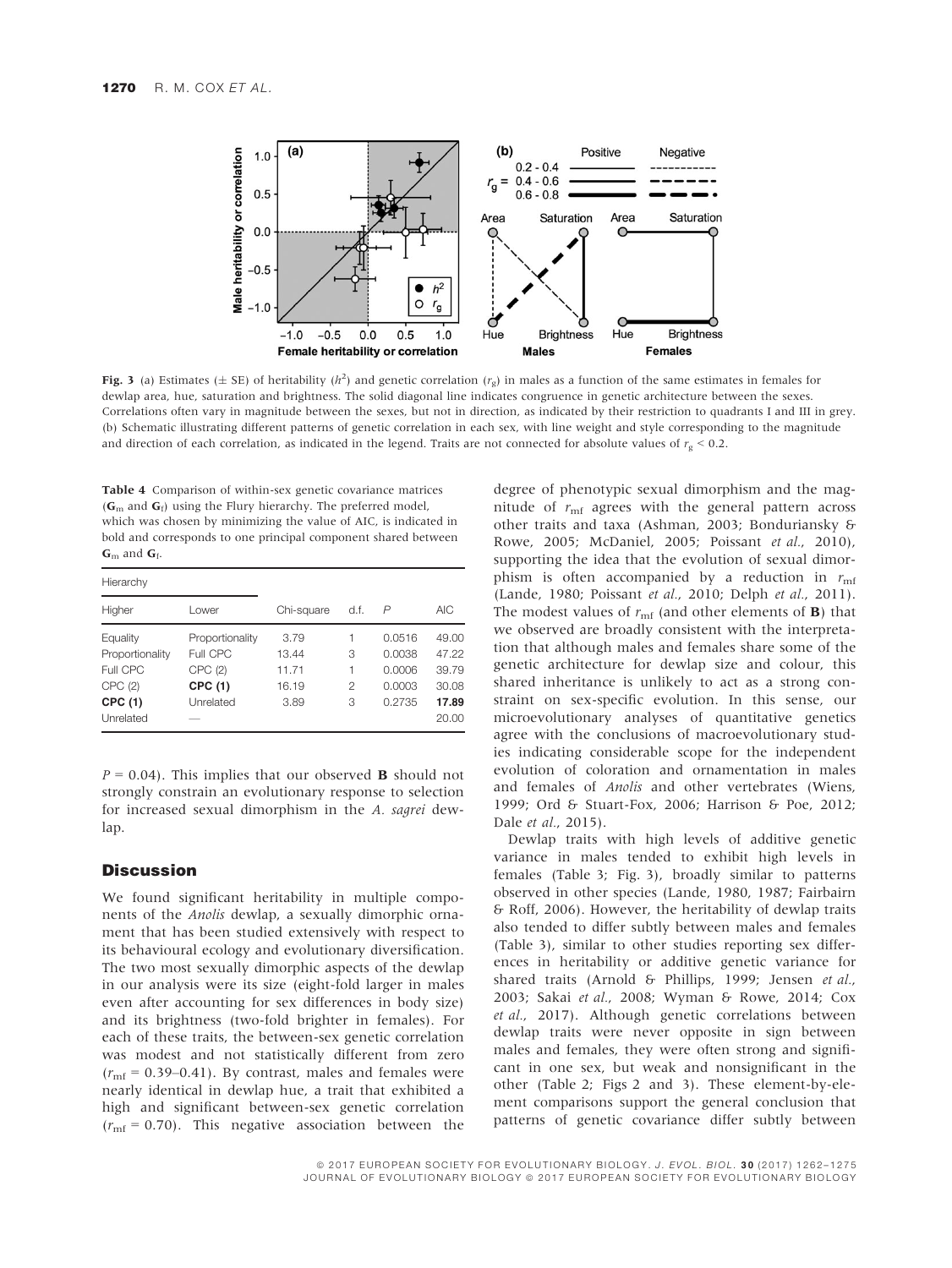

Fig. 4 Between-sex genetic correlations for dewlap area, hue and brightness, as illustrated by plots of family means  $(\pm$  SE) for sons versus those for daughters, based on 47 families comprised of paternal half-siblings (top row) or 80 families comprised of maternal full siblings (bottom row, seven maternal families are omitted because they only contained progeny of one sex). Symbol size corresponds to the number of total progeny in each family, as indicated in the figure legend. Regression lines are for illustrative purposes and do not account for effects of size, age or cohort. Values of  $r_{\rm mf}$  at the top of each column were derived from animal models including these effects, as presented in Table 3F.

males and females, as observed across a diverse array of plants (Ashman, 2003; Steven et al., 2007; Sakai et al., 2008; Campbell et al., 2011) and animals (Holloway et al., 1993; Guntrip et al., 1997; Jensen et al., 2003; Rolff et al., 2005; McGuigan & Blows, 2007; Dmitriew et al., 2010; Lewis et al., 2011).

Multivariate comparisons of  $G<sub>m</sub>$  and  $G<sub>f</sub>$  in other species indicate that males and females tend to share a similar orientation of G (common principal components or eigenvectors), but usually differ in its size and shape (different proportions and eigenvalues) (Ashman, 2003; Arnold et al., 2008; Barker et al., 2010; Campbell et al., 2011; Wyman et al., 2013). However, several studies have documented even more pronounced differences in  $G<sub>m</sub>$  and  $G<sub>f</sub>$  that include highly divergent orientations of their major axes of genetic variation (Jensen et al., 2003; Steven et al., 2007). Our results are intermediate between these two scenarios, indicating that  $G<sub>m</sub>$  and  $G<sub>f</sub>$ for the anole dewlap share only one of four possible eigenvectors, representing the major axis of genetic variation  $(g_{\text{max}})$  in females (66% of total variance in  $G_f$ ) and the secondary axis of genetic variation in males (39% of total variance in  $G<sub>m</sub>$ ). Given the large proportion of overall variance in G explained by this common principal component, it is not surprising that the predicted evolutionary responses to random selection vectors were highly correlated between  $G<sub>m</sub>$  and  $G<sub>f</sub>$ , despite differences in their overall structure. Because this comparison does not include the between-sex covariances in B, it is only useful as a heuristic for assessing the congruence of within-sex genetic architectures, not as an assessment of the potential for sex-specific evolution, which is influenced by both within- and betweensex genetic covariances.

Between-sex genetic covariances in B were generally modest and nonsignificant (Table 3) and did not strongly alter the predicted responses to selection on male and female dewlaps, particularly when considering only sexually antagonistic selection gradients that would favour increased sexual dimorphism. In fact, the average response to sexually antagonistic selection vectors using the observed B matrix was highly correlated with the response observed under a hypothetical scenario in which males and females were genetically independent of one another  $(B_0)$ . Although methodological differences preclude direct comparisons, this conclusion stands in contrast to several recent studies demonstrating that B should strongly alter the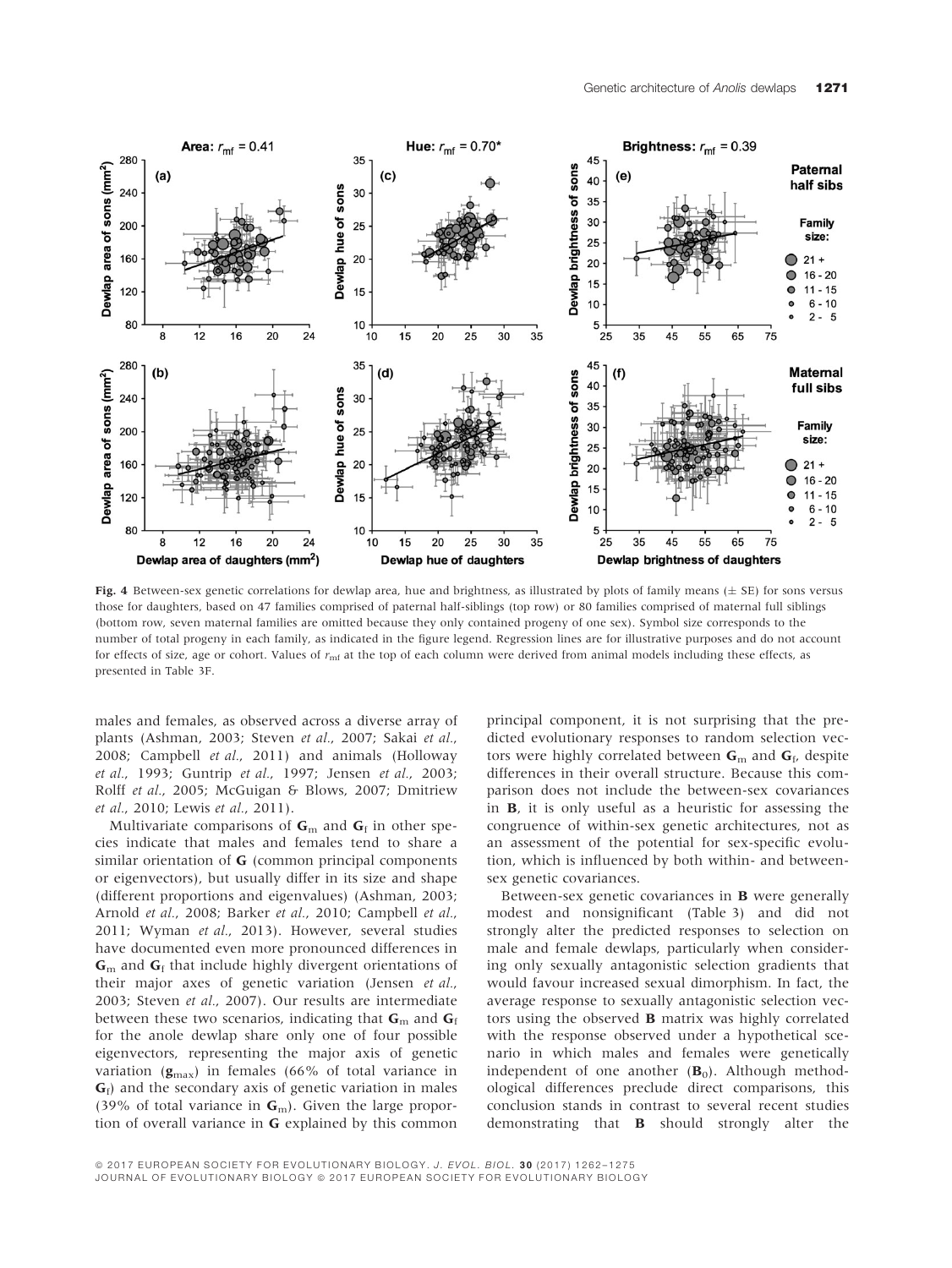predicted response to selection in males and females (Steven et al., 2007; Lewis et al., 2011; Gosden et al., 2012). This discrepancy likely reflects the relatively weak between-sex genetic correlations that characterize the anole dewlap (mean  $r_{\rm mf}$  = 0.38), relative to values observed for floral traits in dioecious Silene latifolia (mean  $r_{\text{mf}} = 0.72$ ; Steven *et al.*, 2007) and gynodioecious Schiedea adamantis (mean  $r_{\text{mf}} = 0.51$ ; Campbell et al., 2011), or cuticular hydrocarbons in Drosophila serrata (mean  $r_{\rm mf}$  = 0.59; Gosden *et al.*, 2012). Similar to previous studies, we also found asymmetries in the above- and below-diagonal elements in B, such that male-to-female patterns of genetic covariance were not always closely aligned with corresponding female-tomale elements of the matrix (Steven et al., 2007; Campbell *et al.*, 2011; Lewis *et al.*, 2011; Gosden *et al.*, 2012). The reasons for this apparently general pattern of asymmetry in B are not well understood, but may include prior effects of sex-specific selection in combination with mechanisms such as genomic imprinting, sex linkage and sex-biased expression of the genes underlying dimorphic phenotypes (Wyman et al., 2013). Although our study does not directly address any of these potential mechanisms, previous experiments have shown that dewlap size and coloration are strongly responsive to testosterone in brown anoles (Cox et al., 2009, 2015). Sex-biased modifiers of gene expression, such as testosterone, may contribute not only to the phenotypic expression of sexual dimorphism in dewlap size and colour, but also to the corresponding reduction of between-sex genetic correlations (Cox et al., 2017) and the creation of sex-specific patterns of phenotypic and genetic integration (i.e.  $G_{\text{m}}$ ,  $G_f$ , asymmetries in **B**) among dewlap traits (Cox et al., 2016).

Our study provides one of the first multivariate investigations of the between-sex genetic architecture underlying any sexual ornament. Analyses of plumage and coloration in birds have generally yielded high and significant estimates of between-sex genetic correlations  $(r_{\rm mf} > 0.79)$  for individual traits that act as ornaments or sexual signals (Price & Burley, 1993; Roulin et al., 2001; McGlothlin et al., 2005; Potti & Canal, 2011). Our analyses revealed a comparably high genetic correlation for dewlap hue, but all other aspects of dewlap colour and size had much lower values of  $r_{\rm mf}$ , similar to those observed for highly dimorphic sexual ornaments such as tail length in barn swallows ( $r_{\rm mf}$  = 0.54) or eyestalk length in stalk-eyed flies ( $r_{\rm mf}$  = 0.29) (Moller, 1993; Wilkinson, 1993; Kraaijeveld et al., 2007). In one of the few studies of the multivariate genetic architecture underlying a sexual ornament, the inclusion of the full matrix of covariances in B greatly reduced the extent to which male and female fruit flies were predicted to diverge in response to observed sex differences in selection on hydrocarbon pheromones (Gosden et al., 2012). Likewise, B severely constrained the evolutionary response favoured by observed sexually antagonistic selection on life-history traits in the Indian meal moth (Lewis et al., 2011). Although we do not know the actual form of sex-specific selection acting on multivariate dewlap phenotypes in Anolis sagrei (analyses of natural and sexual selection are presently underway in a wild population), our characterization of  **using ran**dom sexually antagonistic selection vectors provides a counterpoint to these examples, suggesting that the multivariate genetic architecture of the dewlap is unlikely to impose such a strong constraint in this system.

## Acknowledgments

We thank J. Price, H. Donald-Cannon, D. Rose and many UVA students for help caring for our breeding colony and assisting with dewlap phenotyping. We thank L. Revell for making R code available on the phytools blog and M. Augat, R. Bhave, E. Brodie III, S. Foltz, M. Hague, A. Kahrl, A. Reedy, H. Seears and T. Wittman for comments on the manuscript. E. Brodie III and V. Formica assisted with the collection of wild anoles, which were imported under permits from the Bahamas Environment, Science and Technology Commission, the Bahamas Ministry of Agriculture and the United States Fish and Wildlife Service. The University of Virginia's Animal Care and Use Committee approved all procedures (protocol 3896). This project was supported by start-up funding from the University of Virginia (RMC) and Virginia Tech (JWM) and a CAREER award from the National Science Foundation (DEB-1453089 to RMC). The authors have no conflict of interests to declare.

## **References**

- Aguirre, J.D., Hine, E., McGuigan, K. & Blows, M.W. 2014. Comparing G: multivariate analysis of genetic variation in multiple populations. Heredity 112: 21–29.
- Amundsen, T. 2000. Why are female birds ornamented? Trends Ecol. Evol. 15: 149–155.
- Amundsen, T. & Forsgren, E. 2001. Male mate choice selects for female coloration in a fish. Proc. Natl. Acad. Sci. USA 98: 13155–13160.
- Arnold, S.J. & Phillips, P.C. 1999. Hierarchical comparison of genetic variance-covariance matrices. II. Coastal-inland divergence in the garter snake, Thamnophis elegans. Evolution 53: 1516–1527.
- Arnold, S.J., Bürger, R., Hohenlohe, P.A., Ajie, B.C. & Jones, A.G. 2008. Understanding the evolution and stability of the G-matrix. Evolution 62: 2451–2461.
- Ashman, T.-L. 2003. Constraints on the evolution of males and sexual dimorphism: field estimates of genetic architecture of reproductive traits in three populations of gynodioecious Fragaria virginiana. Evolution 57: 2012–2025.
- Barker, B.S., Phillips, P.C. & Arnold, S.J. 2010. A test of the conjecture that G-matrices are more stable than B-matrices. Evolution 64: 2601–2613.
- Berglund, A. & Rosenqvist, G. 2001. Male pipefish prefer ornamented females. Anim. Behav. 61: 345–350.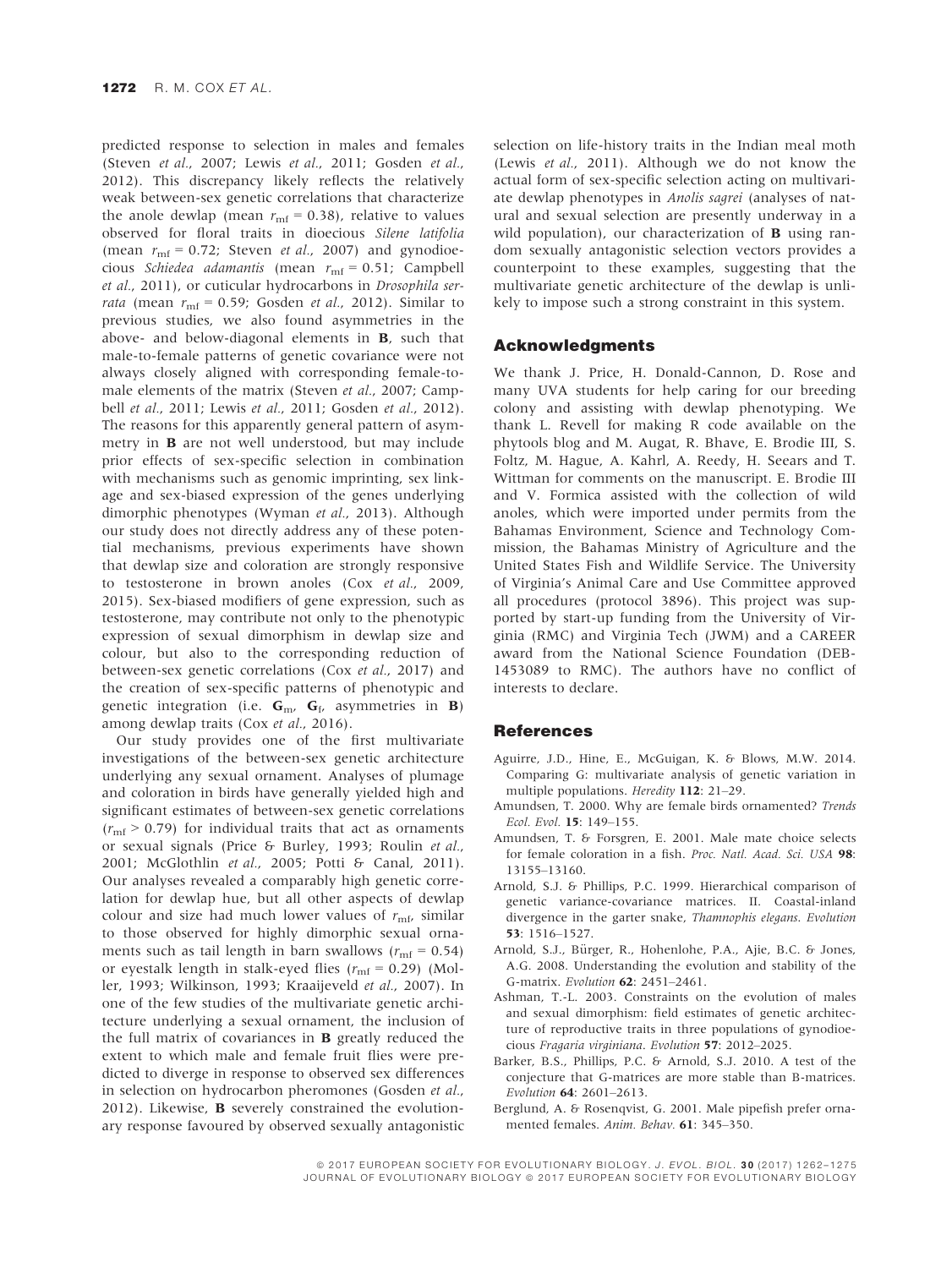- Blows, M.W., Brooks, R. & Kraft, P.G. 2003. Exploring complex fitness surfaces: multiple ornamentation and polymorphism in male guppies. Evolution 57: 1622-1630.
- Bonduriansky, R. & Rowe, L. 2005. Intralocus sexual conflict and the genetic architecture of sexually dimorphic traits in Prochyliza xanthostoma (Diptera: Piophilidae). Evolution 59: 1965–1975.
- Brooks, R. & Endler, J.A. 2001. Direct and indirect sexual selection and quantitative genetics of male traits in guppies (Poecilia reticulata). Evolution 55: 1002–1015.
- Campbell, D.R., Weller, S.G., Sakai, A.K., Culley, T.M., Dang, P.N. & Dunbar-Wallis, A.K. 2011. Genetic variation and covariation in floral allocation of two species of Schiedea with contrasting levels of sexual dimorphism. Evolution 65: 757– 770.
- Cardoso, G.C. & Mota, P.G. 2010. Evolution of female carotenoid coloration by sexual constraint in Carduelis finches. BMC Evol. Biol. 10: 1–9.
- Chenoweth, S.F. & Blows, M.W. 2003. Signal trait sexual dimorphism and mutal sexual selection in Drosophila serrata. Evolution 57: 2326–2334.
- Cheverud, J.M. 1996. Quantitative genetic analysis of cranial morphology in the cotton-top (Saquinus oedipus) and saddleback (S. fuscicollis) tamarins. J. Evol. Biol. 9: 5–42.
- Cheverud, J.M. & Marroig, G. 2007. Comparing covariance matrices: random skewers method compared to the common principal components model. Genet. Mol. Biol. 30: 461– 469.
- Cox, R.M. & Calsbeek, R. 2010. Cryptic sex-ratio bias provides indirect genetic benefits despite sexual conflict. Science 328: 92–94.
- Cox, R.M. & Calsbeek, R. 2011. An experimental test for alternative reproductive tactics underlying a female-limited polymorphism. J. Evol. Biol. 24: 343–353.
- Cox, R.M., Stenquist, D.S., Henningsen, J.P. & Calsbeek, R. 2009. Manipulating testosterone to assess links between behavior, morphology and performance in the brown anole, Anolis sagrei. Physiol. Biochem. Zool. 82: 686–698.
- Cox, C.L., Hanninen, A.F., Reedy, A.M. & Cox, R.M. 2015. Female anoles retain responsiveness to testosterone despite the evolution of androgen-mediated sexual dimorphism. Funct. Ecol. <sup>29</sup>: 758–767.
- Cox, R.M., McGlothlin, J.W. & Bonier, F. 2016. Hormones as mediators of phenotypic and genetic integration: and evolutionary genetics approach. Integr. Comp. Biol. 56: 126-137.
- Cox, R.M., Cox, C.L., McGlothlin, J.W., Card, D.C., Andrew, A.L. & Castoe, T.A. 2017. Hormonally mediated increases in sex-biased gene expression accompany the breakdown of between-sex genetic correlations in a sexually dimorphic lizard. Am. Nat. 189: 315–332.
- Dale, J., Dey, C.J., Delhey, K., Kempenaers, B. & Valcu, M. 2015. The effects of life history and sexual selection on male and female plumage colouration. Nature 527: 367–370.
- Darwin, C. 1871. The Descent of Man, and Selection in Relation to Sex. J. Murray, London.
- David, P., Bjorksten, T., Fowler, K. & Pomiankowski, A. 2000. Condition-dependent signalling of genetic variation in stalkeyed flies. Nature 406: 186–188.
- Delph, L.F., Steven, J.C., Anderson, I.A., Herlihy, C.R. & Brodie, E.D. III 2011. Elimination of a genetic correlation between the sexes via artificial correlational selection. Evolution 65: 2872–2880.
- Dmitriew, C., Blows, M.W. & Rowe, L. 2010. Ontogenetic change in genetic variance in size depends on growth environment. Am. Nat. 175: 640–649.
- Driessens, T., Vanhooydonck, B. & Van Damme, R. 2014. Deterring predators, daunting opponents, or drawing partners? Signaling rates across diverse contexts in the lizard Anolis sagrei. Behav. Ecol. Sociobiol. 68: 173–184.
- Driessens, T., Huyghe, K., Vanhooydonck, B. & Van Damme, R. 2015. Messages conveyed by assorted facets of the dewlap, in both sexes of Anolis sagrei. Behav. Ecol. Sociobiol. 69: 1251–1264.
- Duméril, A.M.C. & Bibron, G. 1837. Erpétologie Générale ou Histoire Naturelle Complete des Reptiles. Roret, Paris.
- Evans, S.R. & Sheldon, B.C. 2012. Quantitative genetics of a carotenoid-based color: heritability and persistent natal environmental effects in the great tit. Am. Nat. 179: 79–94.
- Evans, S.R. & Sheldon, B.C. 2015. Colour in a new light: a spectral perspective on the quantitative genetics of carotenoid colouration. Funct. Ecol. 29: 96–103.
- Fairbairn, D.J. & Roff, D.A. 2006. The quantitative genetics of sexual dimorphism: assessing the importance of sex-linkage. Heredity 97: 319–328.
- Fitch, H.S. & Hillis, D.M. 1984. The Anolis dewlap: interspecific variability and morphological associations with habitat. Copeia 1984: 315–323.
- Forsgren, E., Amundsen, T., Borg, A.A. & Bjelvenmark, J. 2004. Unusually dynamic sex roles in a fish. Nature 429: 551–554.
- Gilmour, A.R., Gogel, B.J., Cullis, B.R., Welham, S.J. & Thompson, R. 2015. ASReml User Guide Release 4.1 Functional Specification. VSN International Ltd., Hemel Hempstead, UK.
- Gosden, T.P. & Chenoweth, S.F. 2014. The evolutionary stability of cross-sex, cross-trait genetic covariances. Evolution 68: 1687–1697.
- Gosden, T.P., Shastri, K.-L., Innocenti, P. & Chenoweth, S.F. 2012. The B-matrix harbors significant and sex-specific constraints on the evolution of multicharacter sexual dimorphism. Evolution 66: 2106–2116.
- Guntrip, J., Sibly, R.M. & Holloway, G.J. 1997. The effect of novel environment and sex on the additive genetic variation and covariation in and between emergence body weight and development period in the cowpea weevil, Callosobruchus maculatus (Coleoptera, Bruchidae). Heredity 78: 158-165.
- Harrison, A. & Poe, S. 2012. Evolution of an ornament, the dewlap, in females of the lizard genus Anolis. Biol. J. Lin. Soc. 106: 191-201.
- Holloway, G.J., de Jong, P.W. & Ottenheim, M. 1993. The genetics and cost of chemical defense in the two-spot ladybird (Adalia bipunctata L.). Evolution 47: 1229–1239.
- Hubbard, J.K., Jenkins, B.R. & Safran, R.J. 2015. Quantitative genetics of plumage color: lifetime effects of early nest environment on a colorful sexual signal. Ecol. Evol. 5: 3436– 3449.
- Jensen, H., Sæther, B.E., Ringsby, T.H., Tufto, J., Griffith, S.C. & Ellegren, H. 2003. Sexual variation in heritability and genetic correlations of morphological traits in house sparrow (Passer domesticus). J. Evol. Biol. 16: 1296–1307.
- Kraaijeveld, K. 2014. Reversible trait loss: the genetic architecture of female ornaments. Annu. Rev. Ecol. Evol. Syst. 45: 159–177.
- Kraaijeveld, K. & Reumer, B.M. 2008. Constraints and the evolution of mutual ornamentation. In: Animal Behavior: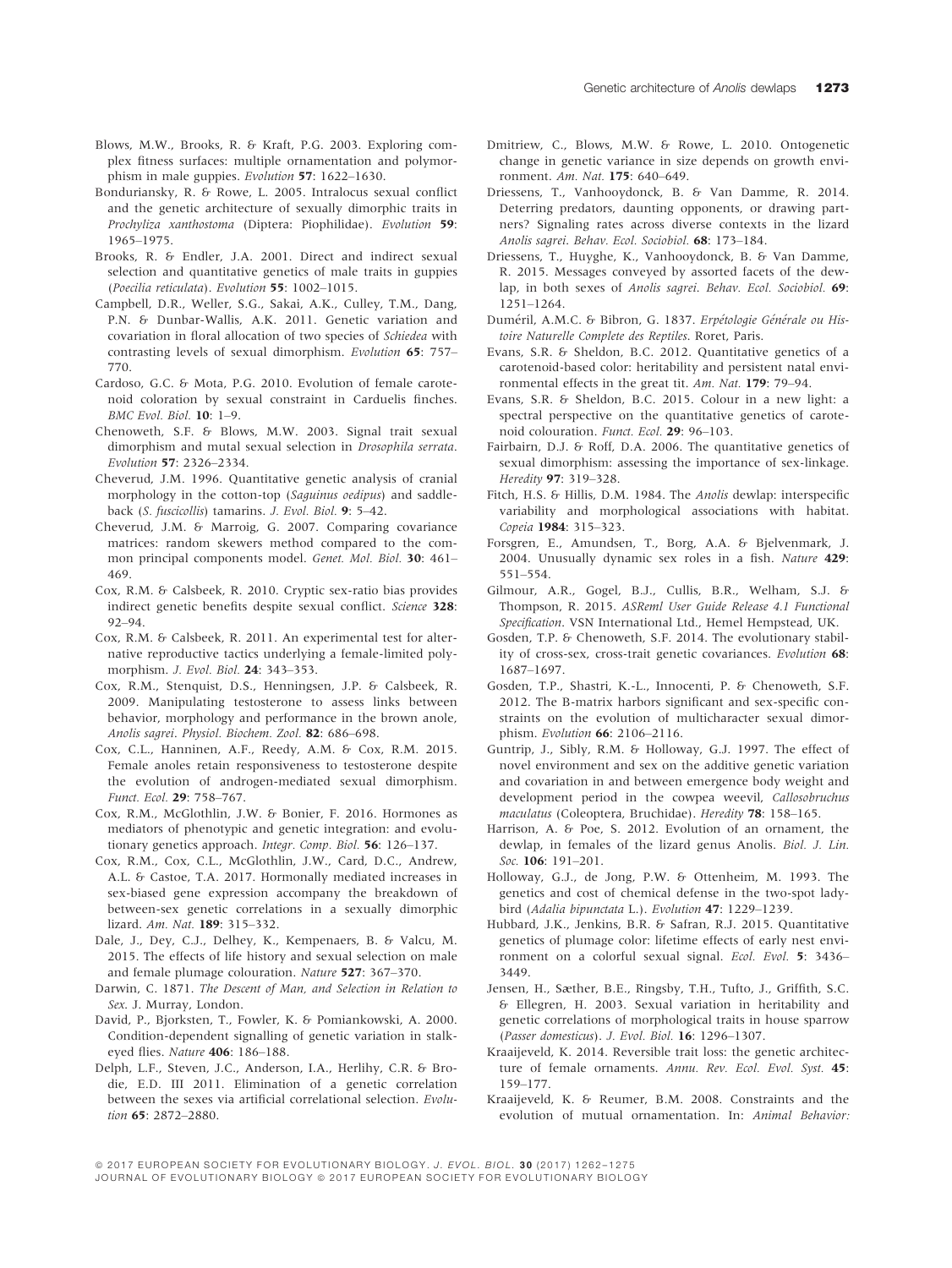New Research (E.A. Weber & L.H. Krause, eds), pp. 193–213. Nova Science Publishers, New York, NY.

- Kraaijeveld, K., Kraaijeveld-Smit, F.J.L. & Komdeur, J. 2007. The evolution of mutual ornamentation. Anim. Behav. 74: 657–677.
- Lande, R. 1979. Quantitative genetic analysis of multivariate evolution, applied to brain: body size allometry. Evolution 33: 402–416.
- Lande, R. 1980. Sexual dimorphism, sexual selection, and adaptation in polygenic characters. Evolution 34: 292–307.
- Lande, R. 1987. Genetic correlations between the sexes in the evolution of sexual dimorphism and mating preferences. In: Sexual Selection: Testing the Alternatives (J.W. Bradbury & M.B. Andersson, eds), pp. 83–94. John Wiley and Sons, Chichester.
- Leal, M. & Rodriguez-Robles, J.A. 1997. Signalling displays during predator–prey interactions in a Puerto Rican anole, Anolis cristatellus. Anim. Behav. 54: 1147–1154.
- Lewis, Z., Wedell, N. & Hunt, J. 2011. Evidence for strong intralocus sexual conflict in the Indian meal moth, Plodia interpunctella. Evolution 65: 2085–2097.
- Losos, J.B. 1985. An experimental demonstration of the species-recognition role of Anolis dewlap color. Copeia 1985: 905–910.
- Losos, J.B. 2009. Lizards in an Evolutionary Tree: Ecology and Adaptive Radiation of Anoles. University of California Press, Berkeley, CA.
- McDaniel, S.F. 2005. Genetic correlations do not constrain the evolution of sexual dimorphism in the moss Ceratodon purpureus. Evolution 59: 2353–2361.
- McGlothlin, J.W., Parker, P.G., Nolan, V. Jr & Ketterson, E.D. 2005. Correlational selection leads to genetic integration of body size and an attractive plumage trait in dark-eyed juncos. Evolution 59: 658–671.
- McGuigan, K. & Blows, M.W. 2007. The phenotypic and genetic covariance structure of drosophilid wings. Evolution 61: 902–911.
- Moller, A.P. 1991. Sexual selection in the monogamous Barn Swallow (Hirundo rustica). I. Determinants of tail ornament size. Evolution **45**: 1823-1836.
- Moller, A.P. 1993. Sexual selection in the barn swallow Hirundo rustica. III. Female tail ornaments. Evolution 47: 417– 431.
- Nicholson, K.E., Harmon, L.J. & Losos, J.B. 2007. Evolution of Anolis lizard dewlap diversity. PLoS ONE 2: e274.
- Ord, T.J. & Stuart-Fox, D. 2006. Ornament evolution in dragon lizards: multiple gains and widespread losses reveal a complex history of evolutionary change. J. Evol. Biol. 19: 797–808.
- Orrell, K.S. & Jenssen, T.A. 1998. Display behavior of Anolis bahorucoensis: an anole with a diminutive dewlap. Carib. J.
- Sci. 34: 113–124.<br>Orrell, K. & Jenssen, T. 2003. Heterosexual signalling by the lizard Anolis carolinensis, with intersexual comparisons across contexts. Behaviour 140: 603–634.
- Partan, S.R., Otovic, P., Price, V.L. & Brown, S.E. 2011. Assessing display variability in wild brown anoles Anolis sagrei using a mechanical lizard model. Curr. Zool. 57: 140–152.
- Phillips, P.C. & Arnold, S.J. 1999. Hierarchical comparison of genetic variance-covariance matrices. I. Using the Flury hierarchy. Evolution 53: 1506–1515.
- Poissant, J., Wilson, A.J. & Coltman, D.W. 2010. Sex-specific genetic variance and the evolution of sexual dimorphism: a systematic review of cross-sex genetic correlations. Evolution  $64.97 - 107$
- Potti, J. & Canal, D. 2011. Heritability and genetic correlation between the sexes in a songbird sexual ornament. Heredity 106: 945–954.
- Price, D.K. & Burley, N.T. 1993. Constraints on the evolution of attractive traits: genetic (co)variation for zebra finch bill color. Heredity 71: 405–412.
- Revell, L. 2007. Skewers: A program for Cheverud's random skewers method of matrix comparison[. http://web.archive.](. http://web.archive.org/web/20120820125952/http://anolis.oeb.harvard.edu/~liam/programs/index.htm) [org/web/20120820125952/http://anolis.oeb.harvard.edu/~lia](. http://web.archive.org/web/20120820125952/http://anolis.oeb.harvard.edu/~liam/programs/index.htm) [m/programs/index.htm.](. http://web.archive.org/web/20120820125952/http://anolis.oeb.harvard.edu/~liam/programs/index.htm)
- Roff, D.A., Prokkola, J.M., Krams, I. & Rantala, M.J. 2012. There is more than one way to skin a G matrix. J. Evol. Biol.
- 25: 1113–1126. Rolff, J., Armitage, S.A.O. & Coltman, D.W. 2005. Genetic constraints and sexual dimorphism in immune defense. Evolution 1844–1850.
- Rosvall, K.A. 2011. Intrasexual competition in females: evidence for sexual selection? Behav. Ecol. 22: 1131-1140.
- Roulin, A., Dijkstra, C., Riols, C. & Ducrest, A.L. 2001. Femaleand male-specific signals of quality in the barn owl. J. Evol. Biol. 14: 255–266.
- Rubenstein, D.R. & Lovette, I.J. 2009. Reproductive skew and selection on female ornamentation in social species. Nature 462: 786–789.
- Sakai, A.K., Weller, S.G., Culley, T.M., Campbell, D.R., Dunbar-Wallis, A.K. & Andres, A. 2008. Sexual dimorphism and the genetic potential for evolution of sex allocation in the gynodioecious plant, Schiedea salicaria. J. Evol. Biol. 21: 18– 29.
- Schneider, C.A., Rasbabd, W.S. & Eliceiri, K.W. 2012. NIH Image to ImageJ: 25 years of image analysis. Nat. Methods 9: 671–675.
- Sigmund, W.R. 1983. Female preference for Anolis carolinensis males as a function of dewlap color and background coloration. J. Herpetol. 17: 137–143.
- Steffen, J.E. & Guyer, C.C. 2014. Display behaviour and dewlap colour as predictors of contest success in brown anoles. Biol. J. Lin. Soc. 111: 646–655.
- Steppan, S.J., Phillips, P.C. & Houle, D. 2002. Comparative quantitative genetics: evolution of the G matrix. Trends Ecol. Evol. 17: 320–327.
- Steven, J.C., Delph, L.F. & Brodie, E.D. 2007. Sexual dimorphism in the quantitative-genetic architecture of floral, leaf, and allocation traits in Silene latifolia. Evolution 61: 42–57.
- Tobias, J.A., Montgomerie, R. & Lyon, B.E. 2012. The evolution of female ornaments and weaponry: social selection, sexual selection and ecological competition. Philos. Trans. R. Soc. Lond. B Biol. Sci. 367: 2274-2293.
- Tokarz, R.R. 2002. An experimental test of the importance of the dewlap in male mating success in the lizard Anolis sagrei. Herpetologica 58: 87-94.
- Tokarz, R.R., Paterson, A.V. & McMann, S. 2005. Importance of dewlap display in male mating success in free-ranging brown anoles (Anolis sagrei). J. Herpetol. 39: 174–177.
- Vanhooydonck, B., Herrel, A., Meyers, J.J. & Irschick, D.J. 2009. What determines dewlap diversity in Anolis lizards? An among-island comparison. J. Evol. Biol. 22: 293–305.